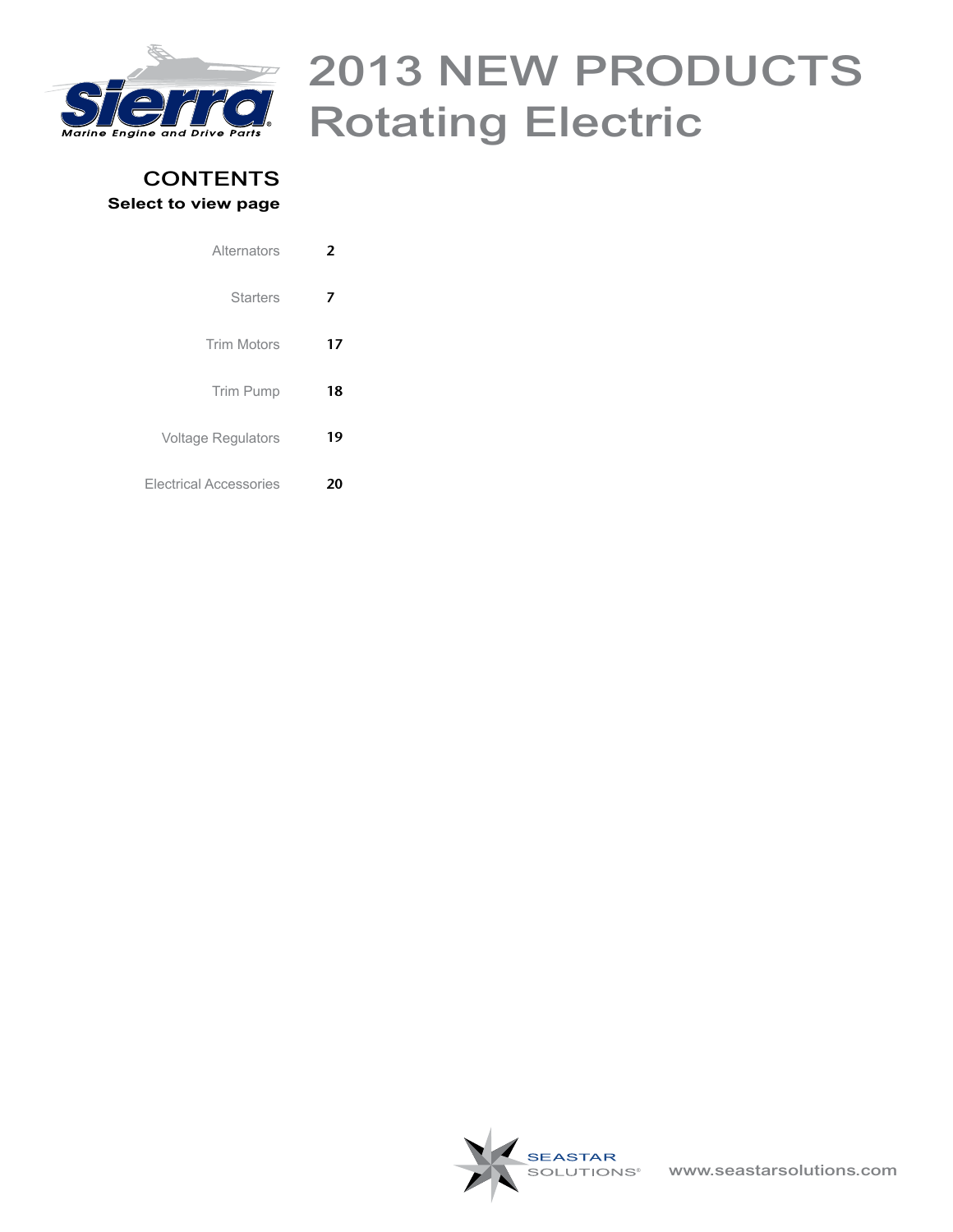<span id="page-1-0"></span>

| PART No. | <b>OEM</b>                  | <b>OEM PART No.</b>                                                                                                                         | <b>APPLICATION</b>                                                                                                                                                                                                                                                                                                                                                                                                                                                                           | <b>ARCO</b><br>PART No. | <b>MALLORY</b><br>PART No. |
|----------|-----------------------------|---------------------------------------------------------------------------------------------------------------------------------------------|----------------------------------------------------------------------------------------------------------------------------------------------------------------------------------------------------------------------------------------------------------------------------------------------------------------------------------------------------------------------------------------------------------------------------------------------------------------------------------------------|-------------------------|----------------------------|
| 18-5964  | OMC                         | OMC 381166, 381519, 383433,<br>383443, 384233, 981186, 981187,<br>985964                                                                    | 1-Wire Used On (1974-66) OMC Marine<br>Engines                                                                                                                                                                                                                                                                                                                                                                                                                                               | 40152                   |                            |
| 18-5970  | Volvo                       | 3803227, -2, 834625-6,<br>841378-3, 841380, 841762, 63, 65,<br>66, 841766-9, 842765, 858838,<br>858838-6, 858839, -4, 872018-7,<br>872926-1 | AD290<br>AQ125,A,B 4cyl Gas<br>AQ131A, B, C, D 4cyl Gas<br>AQ145 4cyl Gas<br>AQ145B 4cyl Gas<br>AQ171A 4cyl Gas<br>AQ200D 8cyl Gas<br>AQ205A 6cyl Gas<br>AQ231A,B 8cyl Gas<br>AQ271, A, B, C 8cyl Gas<br>AQ125,A,B 4cyl Gas<br>AQ131A, B, C, D 4cyl Gas<br>AQ140, A 4cyl Gas<br>AQ145B 4cyl Gas<br>AQ171A 4cyl Gas<br><b>B21</b><br><b>B23</b><br><b>MD11</b><br>MD17 3cyl Diesel<br>MD18<br>MD21 4cyl Diesel<br>MD30 4cyl Diesel<br>MD5 1cyl Diesel<br>MD7 2cyl Diesel<br>TMD40 6cyl Diesel |                         | $\overline{a}$             |
| 18-5982  | Cummins                     | 216040, 3604234RX                                                                                                                           | <b>Cummins Diesel Marine</b>                                                                                                                                                                                                                                                                                                                                                                                                                                                                 | 60160                   | $\overline{\phantom{a}}$   |
| 18-6840  | Mercury                     | Mercury 50-897755T, 897755T                                                                                                                 | 75-115HP EFI (4-Stroke)                                                                                                                                                                                                                                                                                                                                                                                                                                                                      |                         | $\overline{\phantom{0}}$   |
| 18-6841  | Mercruiser /<br>OMC / Delco | Mercruiser 56045, 59755, 69729<br>OMC 983424, 983836, 988247<br>Delco 1100576, 77, 1100894,<br>1100912, 14, 15, 1102393, 110249             | 37-63A Marine Applications<br>120 GM 153 I/L4 1964-1972<br>120 GM 153 I/L4 1972-1978<br>140 GM 181 I/L4 1968-1972                                                                                                                                                                                                                                                                                                                                                                            |                         |                            |

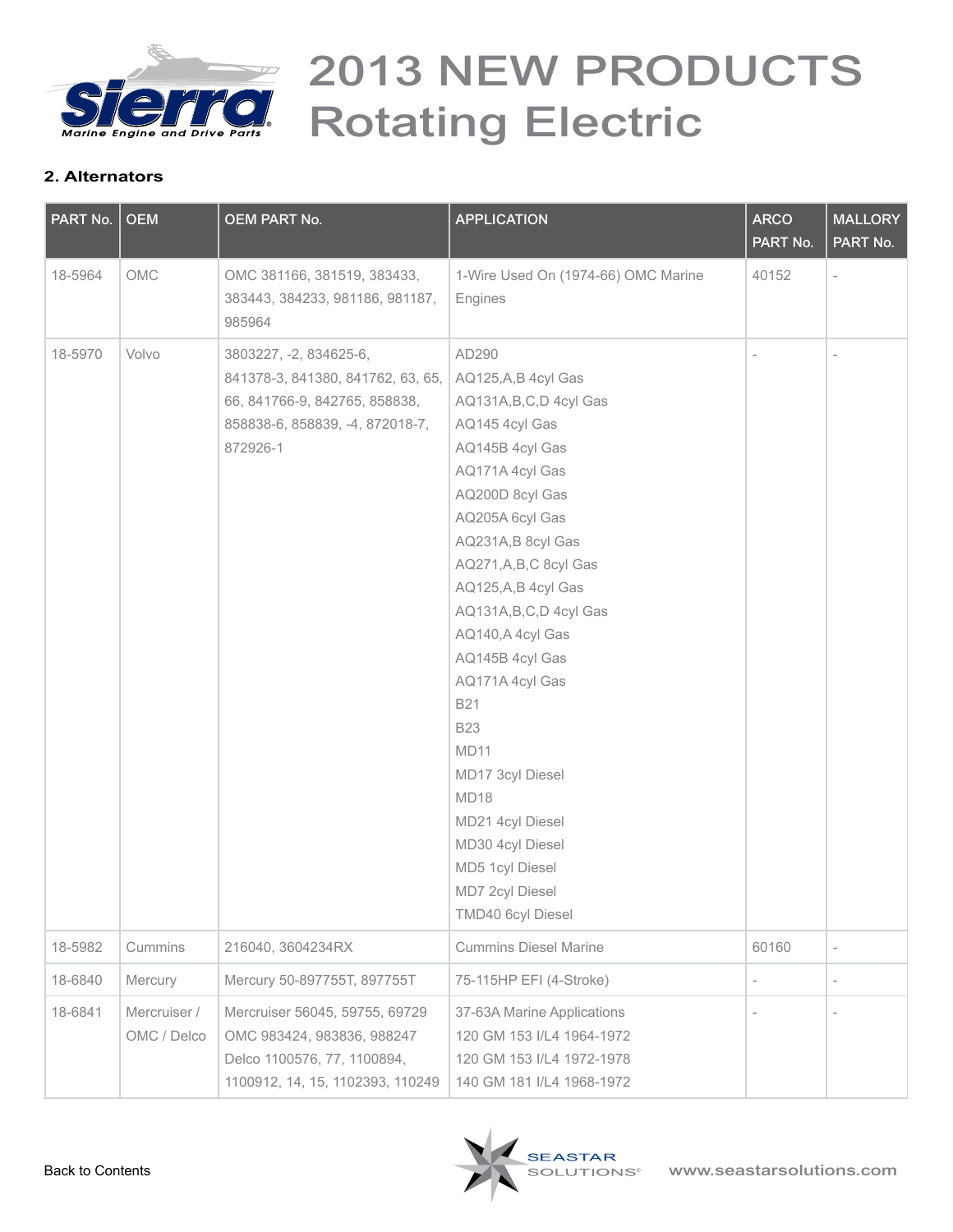

| PART No. | <b>OEM</b>                  | <b>OEM PART No.</b>                                                                                                             | <b>APPLICATION</b>                                                                                                                                                                                                                                                                                                                                                                                                                                                                                                                                                                                                                                                                                                                                                                                                                                                                                                    | <b>ARCO</b><br>PART No. | <b>MALLORY</b><br>PART No. |
|----------|-----------------------------|---------------------------------------------------------------------------------------------------------------------------------|-----------------------------------------------------------------------------------------------------------------------------------------------------------------------------------------------------------------------------------------------------------------------------------------------------------------------------------------------------------------------------------------------------------------------------------------------------------------------------------------------------------------------------------------------------------------------------------------------------------------------------------------------------------------------------------------------------------------------------------------------------------------------------------------------------------------------------------------------------------------------------------------------------------------------|-------------------------|----------------------------|
| 18-6841  | Mercruiser /<br>OMC / Delco | Mercruiser 56045, 59755, 69729<br>OMC 983424, 983836, 988247<br>Delco 1100576, 77, 1100894,<br>1100912, 14, 15, 1102393, 110249 | 140 GM 181 I/L4 1972-1978<br>160 GM 250 I/L6 1967-1969<br>165 GM 250 I/L6 1970-1978<br>198 MIE (2 BBL.) GM 305 V-8 1977<br>215 (4 BBL.) FORD 302 V-8 1970-1972<br>215 MIE FORD 302 V-8 1970-1972<br>225 (4 BBL.) FORD 302 V-8 1973-1974<br>225 MIE FORD 302 V-8 1973-1974<br>225-S (4 BBL.)FORD 302 V-8 1973-1974<br>228 (4 BBL.) GM 305 V-8 1977-1978<br>228 MIE (4 BBL.) GM 305 V-8 1977-1978<br>233 FORD 351 V-8 1975-1977<br>233 MIE FORD 351 V-8 1975-1976<br>250 (2 BBL.) GM 350 V-8 1977<br>255 FORD 351 V-8 1973-1974<br>255 MIE FORD 351 V-8 1973-1974<br>270 (2 BBL.) GM 350 V-8 1969-1972<br>270 MIE GM 350 V-8 1969-1972<br>280 TRS GM 350 V-8 1975-1976<br>325 GM 427 V-8 1969-1972<br>325 MIE GM 427 V-8 1968-1974<br>350 MIE GM 454 V-8 1974-1976<br>390 GM 482 V-8 1969-1970<br>390 MIE GM 482 V-8 1969-1970<br>888 (2 BBL.) FORD 302 V-8 1971-1977<br>898 (2 BBL.) GM 305 V-8 1977-1982<br>OMC Cobra |                         |                            |
| 18-6842  | Mercruiser /<br>OMC / Delco | Mercruiser 56045, 59755, 69729<br>OMC 983424, 983836, 988247<br>Delco 1100576, 77, 1100894,<br>1100912, 14, 15, 1102393, 110249 | 37-63A Marine Applications<br>120 GM 153 I/L4 1964-1972<br>120 GM 153 I/L4 1972-1978<br>140 GM 181 I/L4 1968-1972<br>140 GM 181 I/L4 1972-1978<br>160 GM 250 I/L6 1967-1969<br>165 GM 250 I/L6 1970-1978<br>198 MIE (2 BBL.) GM 305 V-8 1977                                                                                                                                                                                                                                                                                                                                                                                                                                                                                                                                                                                                                                                                          |                         |                            |

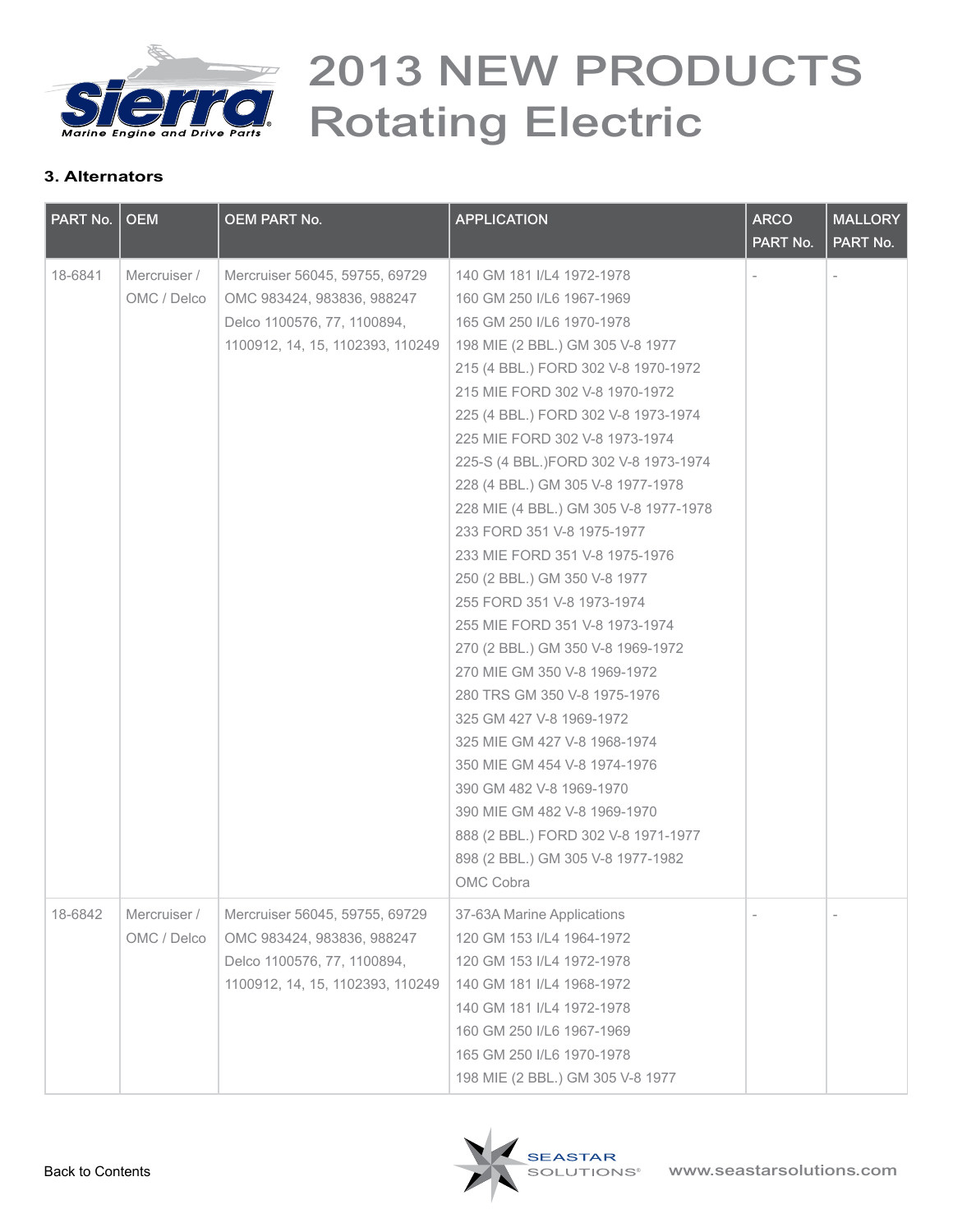

| PART No. | <b>OEM</b>                              | <b>OEM PART No.</b>                                                                                                             | <b>APPLICATION</b>                                                                                                                                                                                                                                                                                                                                                                                                                                                                                                                                                                                                                                                                                                                                                                         | <b>ARCO</b><br>PART No. | <b>MALLORY</b><br>PART No. |
|----------|-----------------------------------------|---------------------------------------------------------------------------------------------------------------------------------|--------------------------------------------------------------------------------------------------------------------------------------------------------------------------------------------------------------------------------------------------------------------------------------------------------------------------------------------------------------------------------------------------------------------------------------------------------------------------------------------------------------------------------------------------------------------------------------------------------------------------------------------------------------------------------------------------------------------------------------------------------------------------------------------|-------------------------|----------------------------|
| 18-6842  | Mercruiser /<br>OMC / Delco             | Mercruiser 56045, 59755, 69729<br>OMC 983424, 983836, 988247<br>Delco 1100576, 77, 1100894,<br>1100912, 14, 15, 1102393, 110249 | 215 (4 BBL.) FORD 302 V-8 1970-1972<br>215 MIE FORD 302 V-8 1970-1972<br>225 (4 BBL.) FORD 302 V-8 1973-1974<br>225 MIE FORD 302 V-8 1973-1974<br>225-S (4 BBL.)FORD 302 V-8 1973-1974<br>228 (4 BBL.) GM 305 V-8 1977-1978<br>228 MIE (4 BBL.) GM 305 V-8 1977-1978<br>233 FORD 351 V-8 1975-1977<br>233 MIE FORD 351 V-8 1975-1976<br>250 (2 BBL.) GM 350 V-8 1977<br>255 FORD 351 V-8 1973-1974<br>255 MIE FORD 351 V-8 1973-1974<br>270 (2 BBL.) GM 350 V-8 1969-1972<br>270 MIE GM 350 V-8 1969-1972<br>280 TRS GM 350 V-8 1975-1976<br>325 GM 427 V-8 1969-1972<br>325 MIE GM 427 V-8 1968-1974<br>350 MIE GM 454 V-8 1974-1976<br>390 GM 482 V-8 1969-1970<br>390 MIE GM 482 V-8 1969-1970<br>888 (2 BBL.) FORD 302 V-8 1971-1977<br>898 (2 BBL.) GM 305 V-8 1977-1982<br>OMC Cobra |                         |                            |
| 18-6843  | Mando /<br>Yamaha                       | Mando A000B0341, TA000B0341<br>Yamaha 19-1400-10                                                                                | Crusader and Yamaha Sterndrive engines                                                                                                                                                                                                                                                                                                                                                                                                                                                                                                                                                                                                                                                                                                                                                     | 60075                   |                            |
| 18-6844  | Mercury /<br>Denso                      | 834832, 834832T2, 857006A3/<br>101211-3460                                                                                      | V-135 DFI (2.5L)<br>V-150 DFI (2.5L)<br>500EFI<br>575SCi                                                                                                                                                                                                                                                                                                                                                                                                                                                                                                                                                                                                                                                                                                                                   |                         | 9-19203                    |
| 18-6845  | Volvo/Valeo                             | Volvo 3862613, 3862665, 3884950<br>Valeo 2655300, A0002655300                                                                   | 3.0GLM, 3.0GLP Engines                                                                                                                                                                                                                                                                                                                                                                                                                                                                                                                                                                                                                                                                                                                                                                     |                         |                            |
| 18-6846  | Volvo Penta /<br>Valeo / Paris<br>Rhone | Volvo 1502272, 3803270-2,<br>5001677, 845940, 872021,<br>872022, 872757, 873635, 873757,                                        | 2001, 2001B, 2001AG, 2001BG, 2002,<br>2002B, 2002D, 2002AG, 2002BG, 2002BT,<br>2003, 2003B, 2003D, 2003AG, 2003BG,                                                                                                                                                                                                                                                                                                                                                                                                                                                                                                                                                                                                                                                                         |                         |                            |

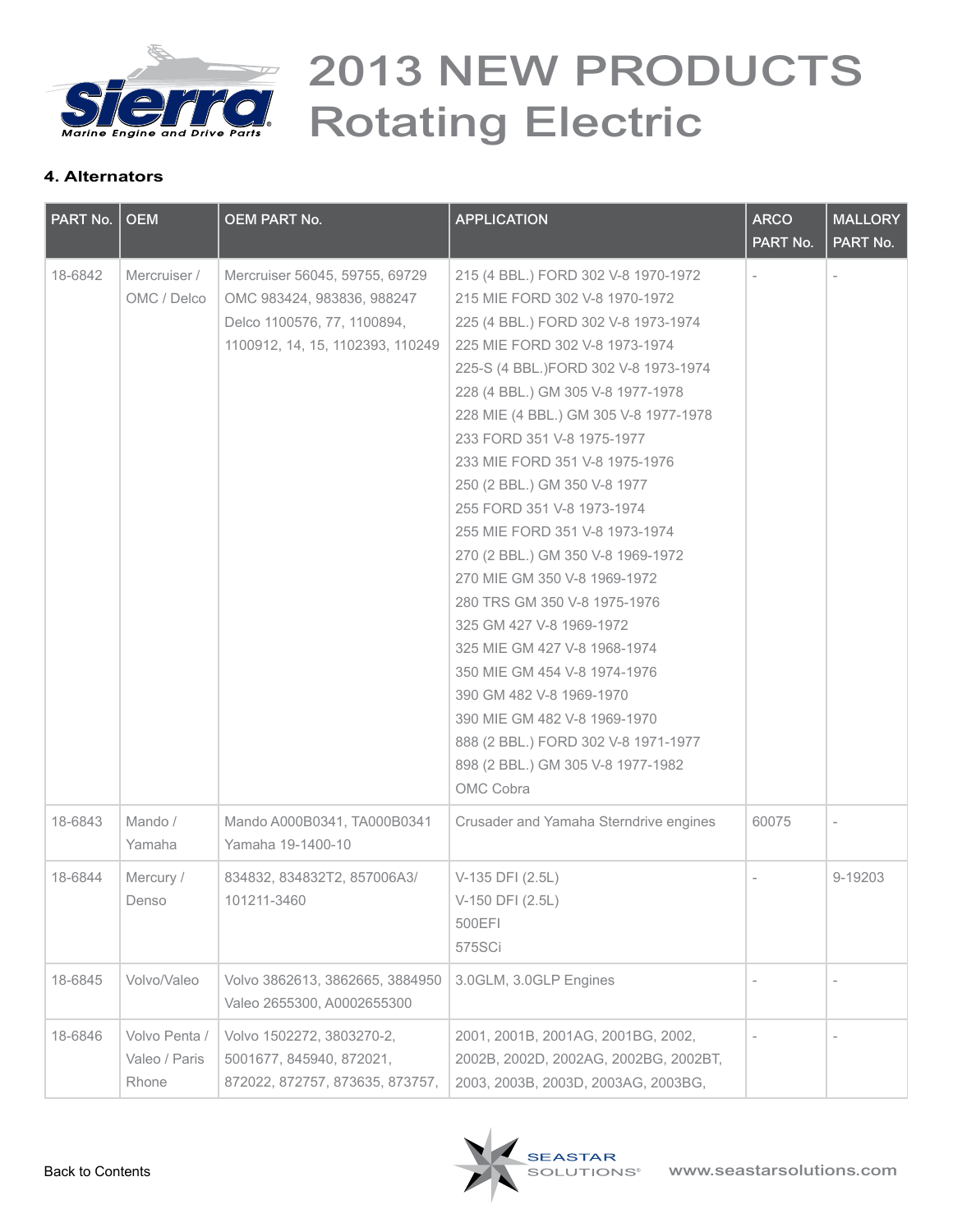

| PART No. | <b>OEM</b>                              | OEM PART No.                                                                                                                                                                                                                                                           | <b>APPLICATION</b>                                                                                                                                                                                                                                                                                                                                                                                                                                                                                                                                                                                                                                                                                                                                                                                                                                                                                                                             | <b>ARCO</b><br>PART No. | <b>MALLORY</b><br>PART No. |
|----------|-----------------------------------------|------------------------------------------------------------------------------------------------------------------------------------------------------------------------------------------------------------------------------------------------------------------------|------------------------------------------------------------------------------------------------------------------------------------------------------------------------------------------------------------------------------------------------------------------------------------------------------------------------------------------------------------------------------------------------------------------------------------------------------------------------------------------------------------------------------------------------------------------------------------------------------------------------------------------------------------------------------------------------------------------------------------------------------------------------------------------------------------------------------------------------------------------------------------------------------------------------------------------------|-------------------------|----------------------------|
| 18-6846  | Volvo Penta /<br>Valeo / Paris<br>Rhone | Volvo 873757-9, 873771,<br>VOE14371018, VOE873757,<br>VOE90000873757,<br>VOE9014371018<br>Valeo 105473, 2101218, 2105473,<br>2105643, 2181991, 2518061,<br>2541168, 2541828<br>Paris Rhone A14N112M,<br>A14N118M, A14N122M,<br>A14N137M, A14N200M,<br>A14N47M, A14N81M | 2003T, 2003TB, 2003-SOLAS, 2003B-<br>SOLAS, 2003TB-SOLAS, 120S-A, 120S-B,<br>120S-D, 120S-E, S120C, MS2A, MS2A-D,<br>MS2A-E, MS2A-S, MS2B, MS2B-A,<br>MS2B-L, MS2B-R, MS2L, MS2L-D, MS2L-E,<br>MS2V, TAMD72P-A, TAMD72WJ-A,<br>TAMD74A, TAMD74A-A, TAMD74A-B,<br>TAMD74C-A, TAMD74C-B, TAMD74L-A,<br>TAMD74L-B, TAMD74P-A, TAMD74P-B,<br>TAMD75P-A, TAMD71B, TAMD73P-A, TAMD-<br>73WJ-A, MD120A, MD120AK, TMD120A,<br>TMD120AK, TAMD120A, TAMD120AK, TM-<br>D120B, TAMD120B, TAMD120B-CC, AD31L-<br>A, AD31P-A, AD41L-A, AD41P-A, D41L-A,<br>TAMD31L-A, TAMD31M-A, TAMD31P-A,<br>TAMD31S-A, TAMD41H-A, TAMD41H-B,<br>TAMD41P-A, TAMD41L-A, TAMD41M-A,<br>TMD31L-A, TMD41L-A, HS1A, HS1E-A, DP-<br>D1, DP-E, DP-G, DPX, SP-C1, TAMD60C,<br>AQD70D, TAMD70D, TAMD70E, AD30A,<br>AQAD30A, MD30A, TAMD30A, TMD30A,<br>AD30, AQAD30, MD30, TAMD30, TMD30,<br>MD40A, TMD40A, TMD40B, TMD40C,<br>AQD40A, TAMD40A, TAMD40B, AD40B,<br>AQAD40A, AQAD40B |                         |                            |
| 18-6847  | Volvo / Valeo                           | Volvo 3862613<br>Valeo 2655301, 425302,<br>A0002655301                                                                                                                                                                                                                 | 2000-07 3.0GLP, GSP, GSM, 4.3GXi, 5.0GXi,<br>Si, 5.7Gi, GXi, Osi, Sxi                                                                                                                                                                                                                                                                                                                                                                                                                                                                                                                                                                                                                                                                                                                                                                                                                                                                          |                         |                            |
| 18-6848  | Volvo / Valeo                           | Volvo 3862612<br>Valeo2656299, A0002655299                                                                                                                                                                                                                             | 2000 and on Volvo Penta Models w/ 4.3, 5.0,<br>and 5.7 GM engines                                                                                                                                                                                                                                                                                                                                                                                                                                                                                                                                                                                                                                                                                                                                                                                                                                                                              | 60097                   | $\overline{a}$             |
| 18-6849  | Yanmar /<br>Denso                       | Yanmar 119773-77200<br>Denso101211-9940                                                                                                                                                                                                                                | Yanmar Engines                                                                                                                                                                                                                                                                                                                                                                                                                                                                                                                                                                                                                                                                                                                                                                                                                                                                                                                                 |                         |                            |
| 18-6925  | Yanmar /<br>Hitachi                     | Yanmar 128270-77200<br>Hitachi LR135-105                                                                                                                                                                                                                               | Yanmar Marine 3GM Engines                                                                                                                                                                                                                                                                                                                                                                                                                                                                                                                                                                                                                                                                                                                                                                                                                                                                                                                      | 84135                   |                            |

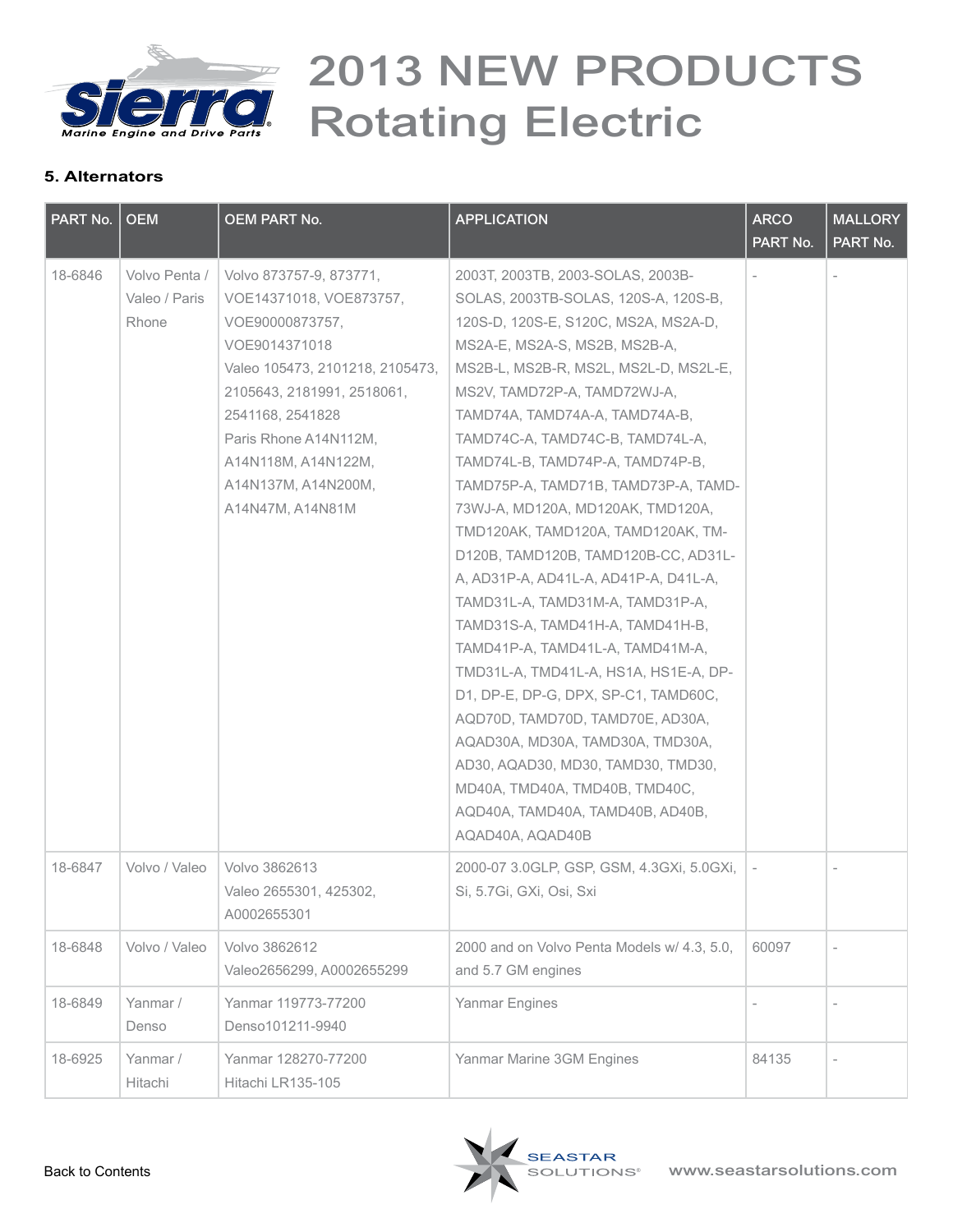

| PART No. | <b>OEM</b>                                                        | <b>OEM PART No.</b>                                                                                                                                 | <b>APPLICATION</b>                                                                                                                                                                                                                                                                                                             | <b>ARCO</b><br>PART No.  | <b>MALLORY</b><br>PART No. |
|----------|-------------------------------------------------------------------|-----------------------------------------------------------------------------------------------------------------------------------------------------|--------------------------------------------------------------------------------------------------------------------------------------------------------------------------------------------------------------------------------------------------------------------------------------------------------------------------------|--------------------------|----------------------------|
| 18-6926  | Yanmar /<br>Hitachi                                               | Yanmar 119836-77200, 119836-<br>77200-2, 119836-77200-3.<br>129612-77230<br>Hitachi LR140-714, LR140-714B,<br>LR140-721, LR140-721B, LR140-<br>721C | 3TNE84 3cyl diesel<br>3TNE88 3cyl diesel<br>4TNE84 4cyl, 1.995L<br>4TNE88 4cyl, 2.190L                                                                                                                                                                                                                                         |                          |                            |
| 18-6927  | Yanmar                                                            | 119573-77200, 119573-77201,<br>129470-77200                                                                                                         | Yanmar LH Engines                                                                                                                                                                                                                                                                                                              |                          | 9-19105                    |
| 18-6928  | Yanmar /<br>Hitachi                                               | Yanmar 128170-77200, 128170-<br>77201, 128170-77202<br>Hitachi LR135-74, LR135-74B                                                                  | 3HM<br>3HMF models                                                                                                                                                                                                                                                                                                             |                          |                            |
| 18-6929  | Yanmar /<br>Hitachi                                               | Yanmar 119573-77200, 119573-<br>77201, 129470-77200<br>Hitachi LR180-03A, LR180-03B,<br>LR180-03C                                                   | Yanmar LH Engines                                                                                                                                                                                                                                                                                                              | 84150                    | $\overline{\phantom{a}}$   |
| 18-6952  | Cummins /<br>Delco                                                | Cummins 214169, 3603853RX,<br>3920618<br>Delco 10459244, 1100077,<br>1100093, 1100211, 1100274,<br>1105474, 1105475, 1105476                        | C8.3, ISC CM2150, 6L8.9, ISC8.3 CM2250, ISL<br>G CM2180, QSL9 CM2250, QSC8.3<br>CM554, ISL9 CM2250, QSL9 CM554, 6C, QSL9<br>CM850, C Gas Plus CM556, C8.3G, G8.3, L<br>Gas Plus CM556, ISC CM554, QSC8.3<br>CM2250, QSL9 G CM558, ISC CM850, ISL<br>CM554, QSC8.3 CM850, ISL CM2150, ISL<br>CM2150 SN, ISL CM850, GTA8.3 CM558 | 60150                    |                            |
| 18-6953  | Volvo                                                             | 3803645, 8602343, 8602629,<br>8602710, 8602714, 8622186,<br>8622786, 8637848, 8651665,<br>8676496, 8676498, 8676499                                 | Diesel D3 Models                                                                                                                                                                                                                                                                                                               | $\overline{\phantom{a}}$ | $\overline{\phantom{a}}$   |
| 18-6955  | Caterpillar /<br>Motorola /<br>Prestolite /<br>Renault /<br>Volvo | Caterpillar 3001117<br>Motorola 10-258, 8SC3009Z,<br>8SC3009ZA<br>Prestolite 110-258, 110-258A<br>Renault 5000898799<br>Volvo 849748-9              | Volvo Diesel 6 cylinder models                                                                                                                                                                                                                                                                                                 | 60170                    | $\overline{\phantom{a}}$   |

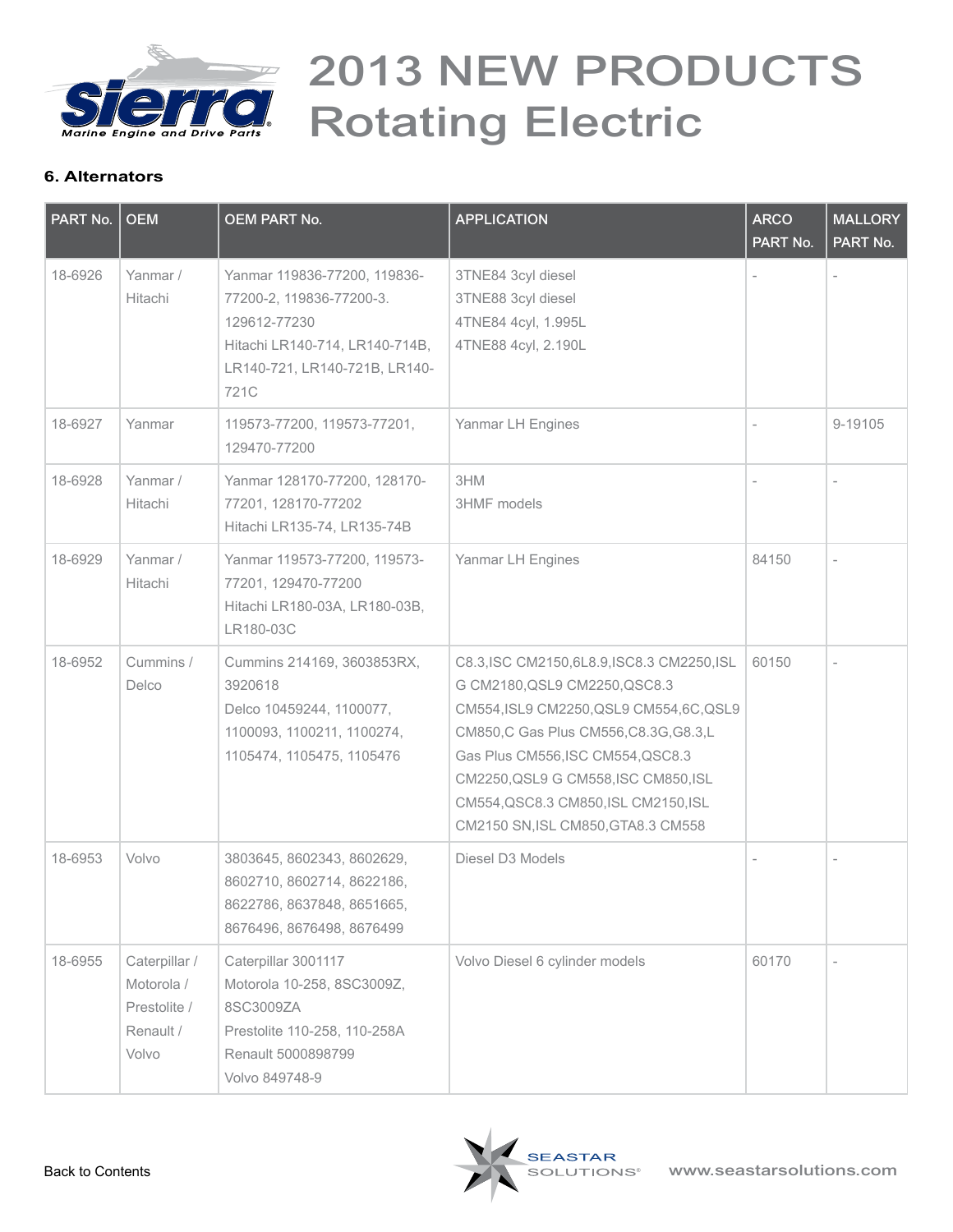<span id="page-6-0"></span>

### **7. Alternators**

| PART No. | l OEM              | <b>OEM PART No.</b>                                                     | <b>APPLICATION</b>                                                                                                                                                                   | <b>ARCO</b><br>PART No. | <b>MALLORY</b><br>PART No. |
|----------|--------------------|-------------------------------------------------------------------------|--------------------------------------------------------------------------------------------------------------------------------------------------------------------------------------|-------------------------|----------------------------|
| 18-6960  | Mercury /<br>Denso | Mercury 821663, 821663-1,<br>821663A1<br>Denso 101211-3020, 101211-3021 | 225 (3.0L CARB)<br>225 (3.0L EFI)<br>225 MARATHON (3.0L CARB)<br>225 SEAPRO (3.0L CARB)<br>250 (3.0L EFI)<br>250XB (3.0L EFI)<br>300 (3.0L EFI) ProMax<br>300 (3.0L EFI) SuperMagnum |                         |                            |

#### **Starters**

| PART No. | <b>OEM</b>            | <b>OEM PART No.</b>                                                             | <b>APPLICATION</b>                         | <b>ARCO</b><br>PART No. | <b>MALLORY</b><br>PART No. |
|----------|-----------------------|---------------------------------------------------------------------------------|--------------------------------------------|-------------------------|----------------------------|
| 18-6824  | Mercury               | 50-60594A, 50-60594A1, 50-<br>60594T01                                          | 2.0, 2.4, and 2.5L Racing Engines          | 5384                    |                            |
| 18-6825  | Mercury               | 50-86976                                                                        | 200-225HP V6 engines                       | 5381X                   | $\overline{\phantom{a}}$   |
| 18-6826  | Johnson /<br>Evinrude | 586768                                                                          | 40-90HP E-Tec Engines                      | 5358                    | $\overline{\phantom{a}}$   |
| 18-6827  | Suzuki                | 31100-94600, 31100-94601,<br>31100-94610                                        | 115, 140HP engines                         | ÷                       |                            |
| 18-6828  | Mercury               | 50-41583                                                                        | 35<br>35 (2 CYL.)<br>402, 40 (2 CYL.)      | 5385                    | 9-15044                    |
| 18-6829  | Mercury               | 50-852570, 50-852570T, 50-<br>857065, 50-859168, 50-859168T,<br>859168, 859168T | Mercury, Mariner 9.9-15HP 4-Stroke Engines | 5359                    | 9-15045                    |
| 18-6831  | Suzuki /<br>Hitatchi  | Suzuki 31100-90J00<br>Hitatchi S114-837, S114-837A                              | Suzuki 90-115HP 2001-08                    |                         |                            |
| 18-6832  | Yamaha                | 60V-81800-00-00, 60X-81800-00-<br>$00\,$                                        | 250HP engines 2003-04                      |                         |                            |
| 18-6833  | Yamaha                | 69J-81800-00-00                                                                 | 2002=2004 200-225HP                        |                         | 9-15063                    |

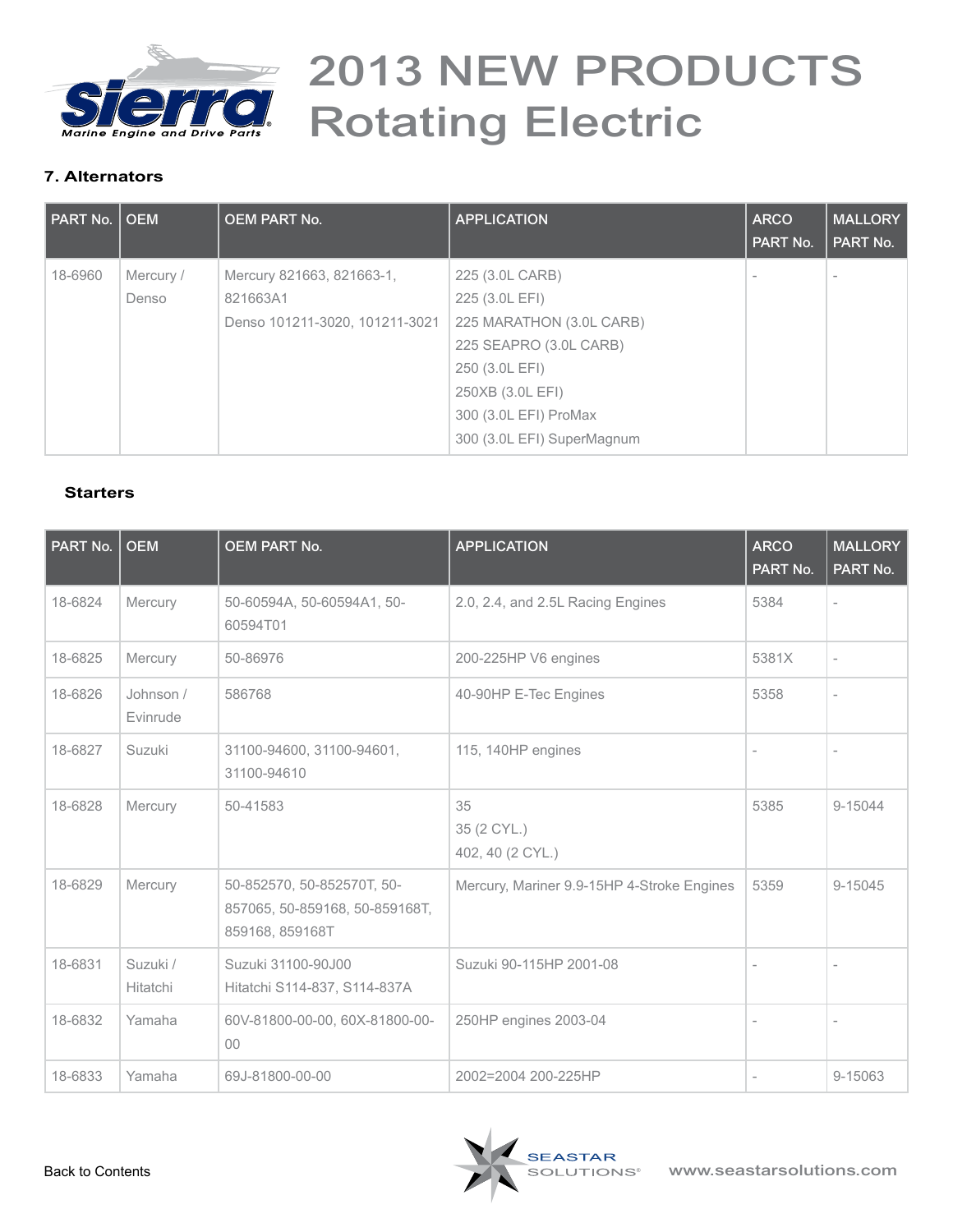

| PART No. | <b>OEM</b>             | <b>OEM PART No.</b>                                                                                                             | <b>APPLICATION</b>                                                                                                                                                                                                                                                                                                                                                                                                                                          | <b>ARCO</b><br>PART No.  | <b>MALLORY</b><br>PART No. |
|----------|------------------------|---------------------------------------------------------------------------------------------------------------------------------|-------------------------------------------------------------------------------------------------------------------------------------------------------------------------------------------------------------------------------------------------------------------------------------------------------------------------------------------------------------------------------------------------------------------------------------------------------------|--------------------------|----------------------------|
| 18-6834  | <b>GM Engines</b>      | Universal                                                                                                                       | Used on Buick, Chevrolet, Oldsmobile, and<br>Pontiac Race Engines                                                                                                                                                                                                                                                                                                                                                                                           |                          |                            |
| 18-6835  | <b>GM Engines</b>      | Universal                                                                                                                       | Used on Buick, Chevrolet, Oldsmobile, and<br>Pontiac Race Engines                                                                                                                                                                                                                                                                                                                                                                                           | $\overline{\phantom{a}}$ |                            |
| 18-6839  | Volvo / Bosch          | Volvo 1357199, 1357199-7,<br>3523301, 3523301-4, 5003564,<br>5003564-1<br>Bosch 0-001-108-030, 0-001-108-<br>088, 0-986-013-600 | 240,740,760,780,940 series 2.3L                                                                                                                                                                                                                                                                                                                                                                                                                             | 30460                    |                            |
| 18-6861  | Yamaha /<br>Hitachi    | Yamaha 61A-81800-00-00, 61A-<br>81800-01-00, 61H-81800-01-00,<br>69L-81800-00-00<br>Hitachi S114-559B                           | Yamaha 200-250HP Engines                                                                                                                                                                                                                                                                                                                                                                                                                                    | 3429                     | 9-15078                    |
| 18-6862  | Yamaha                 | 6M6-81800-10-00                                                                                                                 | 1994-95 FX700 FX1 w/701cc<br>1994-97 RA700 Wave Raider w/701cc<br>1990-93 SJ650 Super Jet w/650cc<br>1994-08 SJ700 Super Jet w/701cc<br>1993-96 WB700 Wave Blaster w/701cc<br>1990-94 WR650 Wave Runner LX w/650cc<br>1990-96 WRA650 Wave Runner III w/650cc<br>1994-97 WRA700 Wave Runner III w/701cc<br>1991-95WRB650 Wave Runner w/650cc<br>1993-94 WRB700 Wave Runner w/701cc<br>1995-98 WVT700 Wave Vent. w/701cc<br>1999-04 XL700 Wave Runner w/701cc |                          | $\overline{a}$             |
| 18-6863  | $\bigcirc \mathsf{MC}$ | 584605, 586275                                                                                                                  | Johnson/Evinrude 9.9-15HP 4-Stroke<br>Engines                                                                                                                                                                                                                                                                                                                                                                                                               |                          | 9-15041                    |
| 18-6864  | Mercury                | 50-819271, 50-820193A1                                                                                                          | Mercury 40-50HP Engines                                                                                                                                                                                                                                                                                                                                                                                                                                     | 5397                     | $\overline{\phantom{a}}$   |
| 18-6866  | Sea-Doo                | 278-000-576, 278-000-577, 278-<br>001-038, 278-001-301                                                                          | 1997-96 GSX w/782cc<br>1997-96 GTX w/782cc<br>1998 GTX RFI w/782cc<br>1999-98 SPX w/782cc<br>1997-96 XP w/782cc                                                                                                                                                                                                                                                                                                                                             |                          | 9-15075                    |

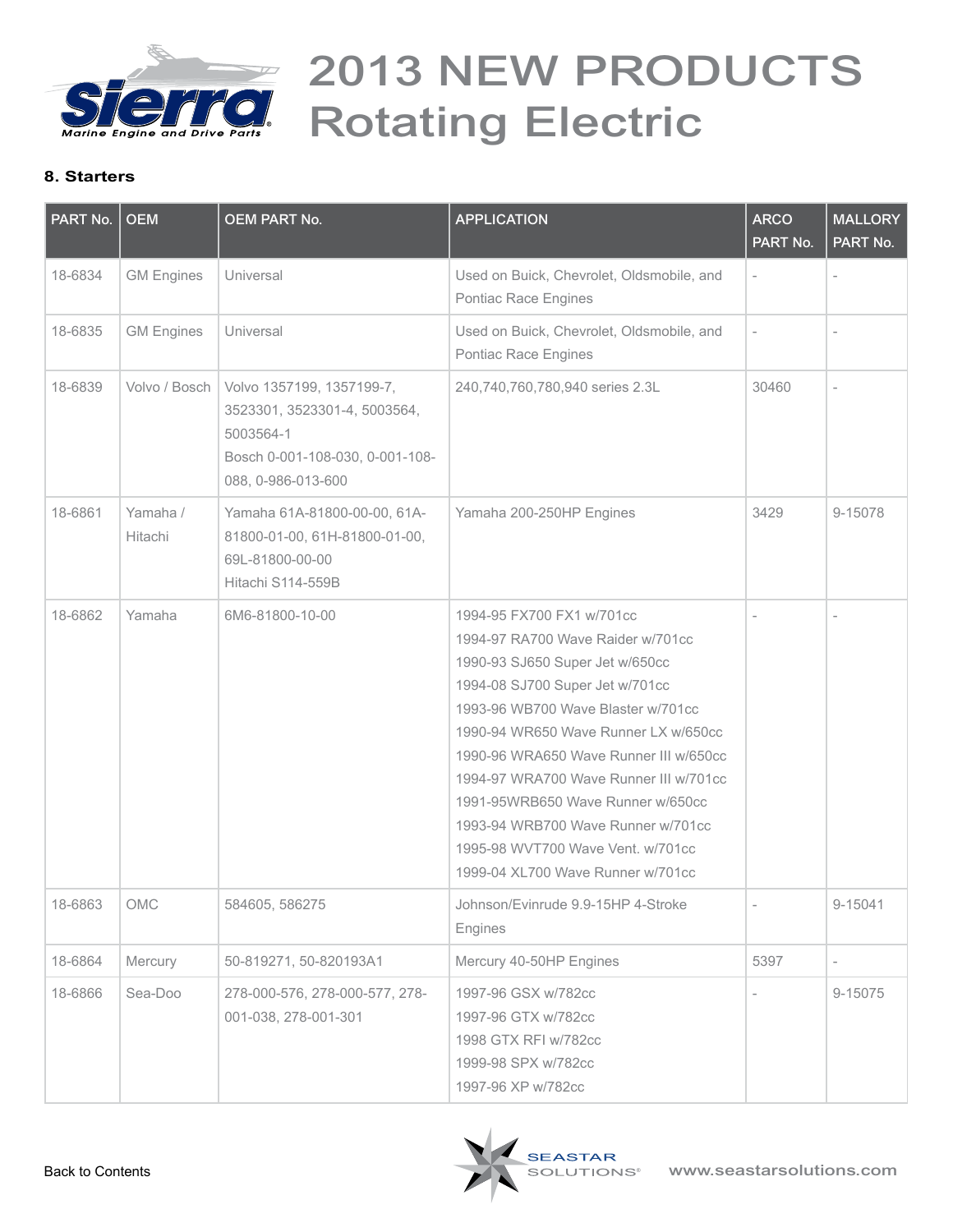

| PART No. | <b>OEM</b>        | <b>OEM PART No.</b>                                                                                                                       | <b>APPLICATION</b>                                                                                                                                                                                                                                                                                                                              | <b>ARCO</b><br>PART No. | <b>MALLORY</b><br>PART No. |
|----------|-------------------|-------------------------------------------------------------------------------------------------------------------------------------------|-------------------------------------------------------------------------------------------------------------------------------------------------------------------------------------------------------------------------------------------------------------------------------------------------------------------------------------------------|-------------------------|----------------------------|
| 18-6866  | Sea-Doo           | 278-000-576, 278-000-577, 278-<br>001-038, 278-001-301                                                                                    | 1995 XP 800 w/782cc<br>1999-96 Challenger<br>1999-98 Speedster                                                                                                                                                                                                                                                                                  |                         | 9-15075                    |
| 18-6867  | Sea-Doo/<br>Denso | Sea-Doo 278-000-484, 278-000-<br>485, 278-001-300, 278-001-935<br>Denso 228000-4550                                                       | 1997-01 GS w/718cc<br>1997 GSI w/718cc<br>1996-05 GTI w/718cc<br>2002-04 GTI LE w/718cc<br>1997-01 GTS w/718cc<br>1995 GTS - 2-Passenger w/581cc<br>1995-96 GTS - 3-Passenger w/581cc<br>1995 GTX - 2-Passenger w/650cc<br>1995 GTX - 3-Passenger w/650cc<br>1995-97 HX w/718cc<br>1995-96 SP w/581cc<br>1997 SP w/718cc<br>1995-96 SPI w/581cc |                         | 9-15077                    |
| 18-6867  | Sea-Doo/<br>Denso | Sea-Doo 278-000-484, 278-000-<br>485, 278-001-300, 278-001-935<br>Denso 228000-4550                                                       | 1995 SPX w/650cc<br>1996 SPX w/718cc<br>1997 SPX w/782cc<br>1995 XP w/718cc<br>1998 Challenger<br>1995-97 Explorer<br>1995-99 Speedster<br>1995-99 Sportster                                                                                                                                                                                    |                         | 9-15077                    |
| 18-6868  | Sea-Doo/<br>Denso | Sea-Doo 278-000-186, 278-000-<br>311, 278-000-316, 995435<br>Denso 128000-4860, 128000-<br>4861, 128000-4862, 128000-4863,<br>128000-4864 | 1994-92 GTS w/581cc<br>1992 GTX w/581cc<br>1994-93 GTX w/650cc<br>1994-92 SP w/581cc<br>1994-93 SPI w/581cc<br>1993 SPX w/581cc<br>1994 SPX w/650cc<br>1992 XP w/581cc<br>1994-93 XP w/650cc<br>1994-93 Explorer                                                                                                                                |                         | 9-15074                    |

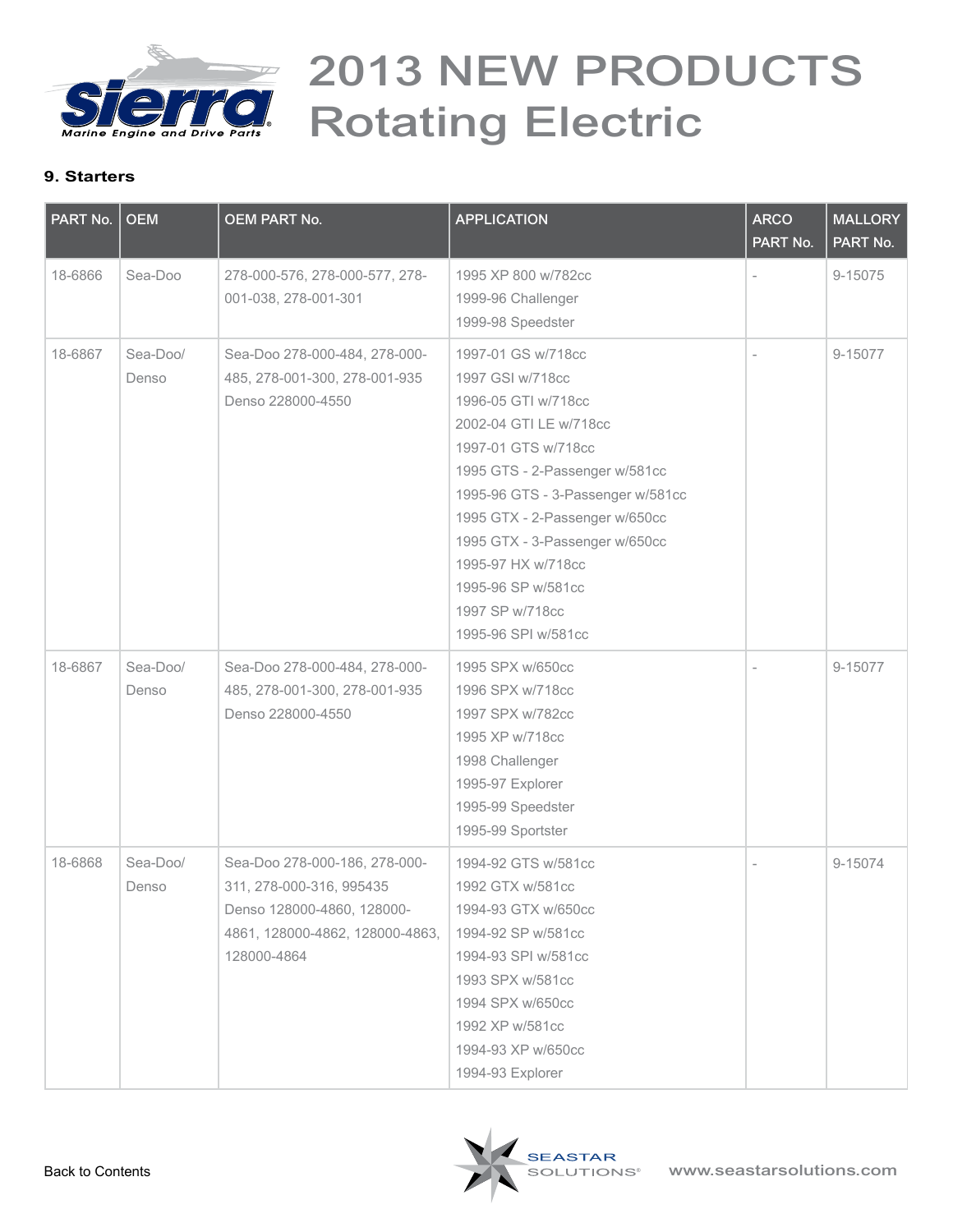

| PART No. | <b>OEM</b>          | <b>OEM PART No.</b>                                                                          | <b>APPLICATION</b>                                                                                                                                                                                                                                                                                                           | <b>ARCO</b><br>PART No.  | <b>MALLORY</b><br>PART No. |
|----------|---------------------|----------------------------------------------------------------------------------------------|------------------------------------------------------------------------------------------------------------------------------------------------------------------------------------------------------------------------------------------------------------------------------------------------------------------------------|--------------------------|----------------------------|
| 18-6869  | Sea-Doo             | 278-001-497, 278-001-936                                                                     | 2004-05 3D DI w/782cc<br>1999-01 GSX RFI w/782cc<br>2005 GTI LE w/782cc<br>2003-05 GTI RFI w/782cc<br>1999-02 GTX RFI w/782cc                                                                                                                                                                                                |                          |                            |
| 18-6870  | Mercury             | 50-805833, 50-805833T                                                                        | D7.3L D-tronic 260 LD, 300 1999 year                                                                                                                                                                                                                                                                                         | $\overline{\phantom{a}}$ | $\overline{\phantom{a}}$   |
| 18-6872  | Volvo               | 233991, 240501, 837924, 842775,<br>843511, 847306-8, 881681                                  | TAMD, MD, AQD Models                                                                                                                                                                                                                                                                                                         | 97306                    | $\overline{\phantom{a}}$   |
| 18-6873  | Kawasaki /<br>Denso | Kawasaki 21163-3715, 21163-<br>3719<br>Denso 428000-0081                                     | 99-2005 JH1200 Ultra 150 w/1176cc, 2002-<br>05 JT1200 STX-R w/1176cc                                                                                                                                                                                                                                                         | $\sim$                   | 9-15070                    |
| 18-6877  | Honda PWC           | 31200-HW1-671                                                                                | 2007-02 Aquatrax F-12 w/1235cc<br>2007-02 Aquatrax F-12X w/1235cc<br>2007-05 Aquatrax F-12X GPSC w/1235cc<br>2006-04 Aquatrax R-12 w/1235cc<br>2007-03 Aquatrax R-12X w/1235cc                                                                                                                                               |                          |                            |
| 18-6880  | Yanmar /<br>Hitachi | Yanmar 129573-77010, 171008-<br>77010<br>Hitachi S114-257, S114-257G,<br>S114-483, S114-483A | Used on models: 3JH2, 3JH2BE, 3JH2E,<br>3JH3Z, 3TNE84, 3TNE88, 4JH, 4JH-HT-Z,<br>4JH-T, 4JH-TZ, 4JH2-CE, 4JHZ-DTE, 4JHZ-<br>E, 4JH2-HTE, 4JH2-TE, 4H2-UTE, 4JH3,<br>4JHZ, 4TNE84, 4TNE88, KM3A, UJH2E                                                                                                                        |                          |                            |
| 18-6905  | Sea-Doo             | 290-888-993, 290-888-999, 420-<br>888-9933, 420-888-994, 420-888-<br>996                     | 2007 3D DI w/1494cc<br>2008-06 GTI w/1494cc<br>2007-06 GTI SE w/1494cc<br>2008 GTX 155 w/1494cc<br>2008 GTX 215 w/1494cc<br>2008-02 GTX 4-TEC w/1494cc<br>2007-05 GTX Wake w/1494cc<br>2008-05 GTX Wake 155 w/1494cc<br>2008 GTX Wake 215 w/1494cc<br>2007-04 RXP w/1494cc<br>2008 RXP 155 w/1494cc<br>2008 RXP 215 w/1494cc | ÷                        | $\sim$                     |

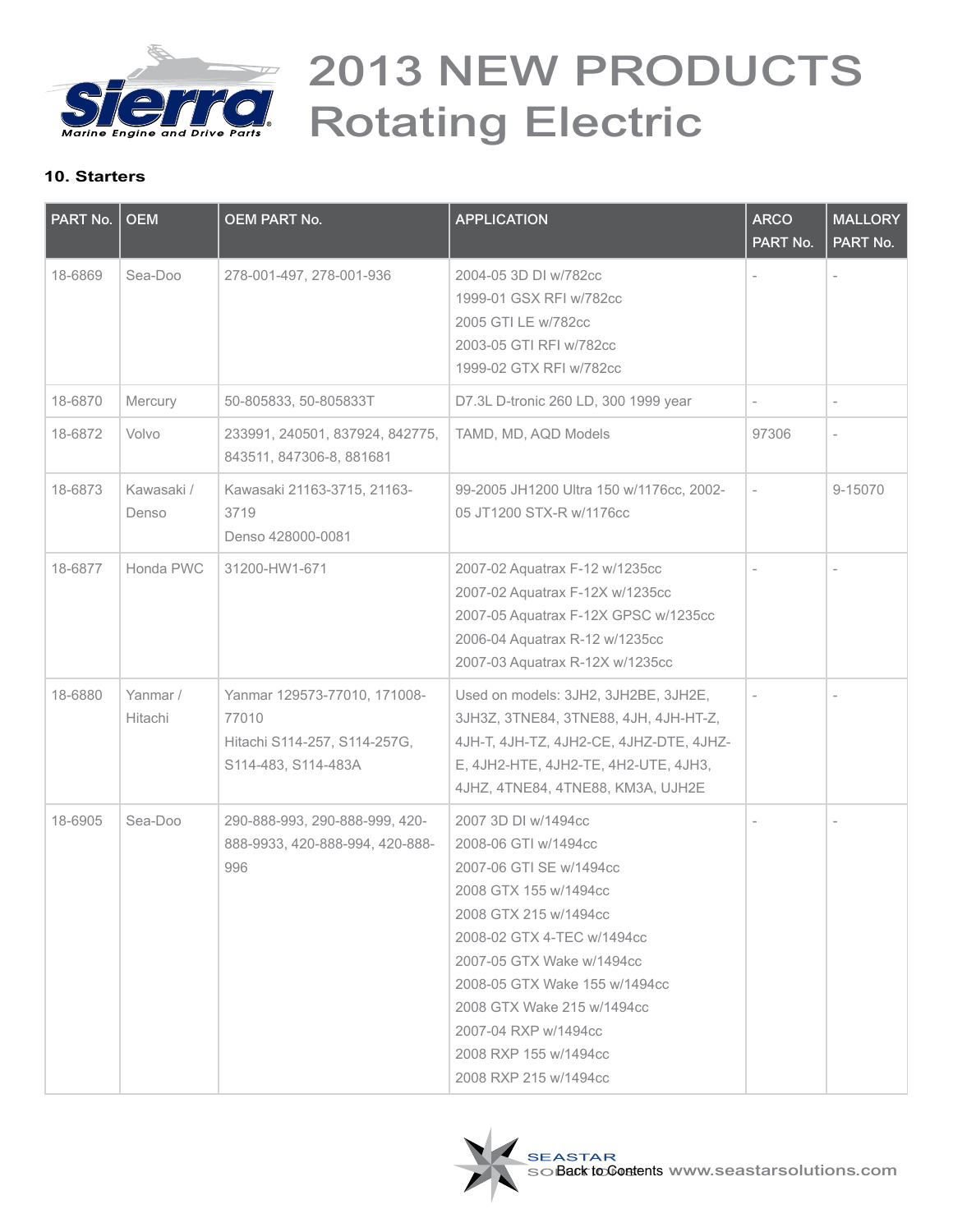

| PART No. | <b>OEM</b>           | <b>OEM PART No.</b>                                                      | <b>APPLICATION</b>                                                                                                                                                                                                                                                                                                                                                                                                                                                                                       | <b>ARCO</b><br>PART No. | <b>MALLORY</b><br>PART No. |
|----------|----------------------|--------------------------------------------------------------------------|----------------------------------------------------------------------------------------------------------------------------------------------------------------------------------------------------------------------------------------------------------------------------------------------------------------------------------------------------------------------------------------------------------------------------------------------------------------------------------------------------------|-------------------------|----------------------------|
| 18-6905  | Sea-Doo              | 290-888-993, 290-888-999, 420-<br>888-9933, 420-888-994, 420-888-<br>996 | 2008 RXP X 255 w/1494cc<br>2007-05 RXT w/1494cc<br>2008 RXT 215 w/1494cc<br>2008 RXT 255 w/1494cc<br>2007-04 Challenger<br>2008 Challenger 180, 230<br>2008-04 Islandia<br>2007-04 Speedster<br>2008 Speedster 150, 200<br>2008 Speedster Wake<br>2006-03 Sportster<br>2008-04 Utopia                                                                                                                                                                                                                    |                         |                            |
| 18-6906  | Yamaha<br><b>PWC</b> | 64X-81800-00-00                                                          | 2000-97 GP760 Wave Runner w/760cc<br>1996 RA760 Wave Raider 760 w/760cc<br>1997-96 WB760 Wave Blaster w/760cc<br>1997 WVT760 Wave Venture 760 w/760cc<br>1999-98 XL760 Wave Runner w/760cc                                                                                                                                                                                                                                                                                                               |                         |                            |
| 18-6907  | Yamaha<br><b>PWC</b> | 6D3-81800-00-00                                                          | 2005-08 VX1100 Wave Runner w/1100cc                                                                                                                                                                                                                                                                                                                                                                                                                                                                      | $\overline{a}$          | $\overline{a}$             |
| 18-6908  | Yamaha<br><b>PWC</b> | 63M-81800-00-00                                                          | 2005-98 GP800 Wave Runner w/784cc<br>2002-97 GP1200 Wave Runner w/1176cc<br>2008-03 GP1300 Wave Runner w/1300cc<br>1996-95 RA1100 Wave Raider w/1100cc<br>2004-99 SUV1200 w/1176cc<br>1997-96 WVT1100 Wave Vent. w/1100cc<br>2001-00 XL800 Wave Runner w/784cc<br>2000-98 XL1200 Wave Runner w/1176cc<br>2004-02 XLT800 Wave Runner w/784cc<br>2005-01 XLT1200 Wave Runr w/1176cc<br>1999-98 EXS1200 Exciter<br>1998-96 EXT1100 Exciter<br>1999-98 EXT1200 Exciter<br>2005-99 LST1200<br>2001-00 XRT1200 |                         | 9-15076                    |

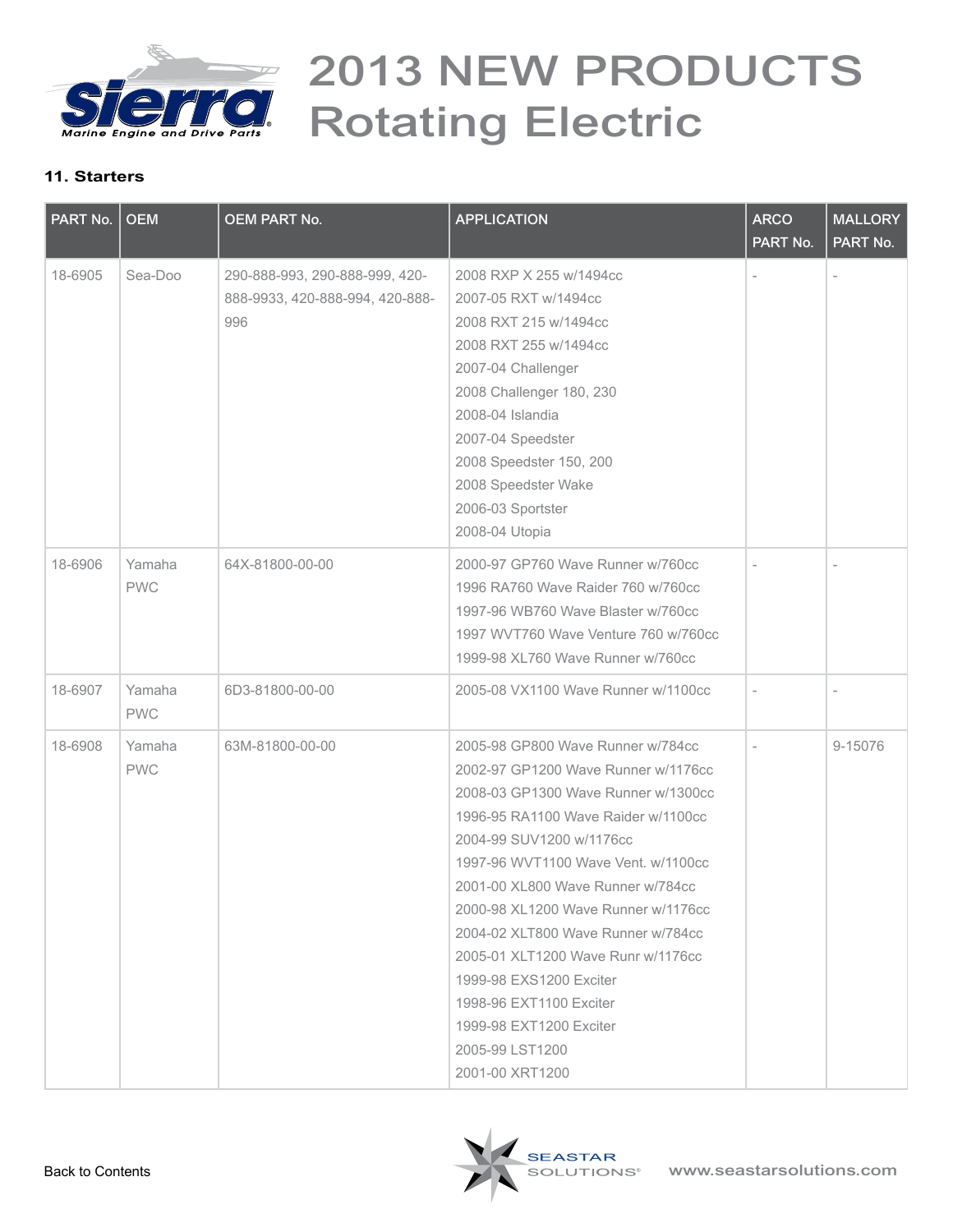

| PART No. | <b>OEM</b>               | <b>OEM PART No.</b>                       | <b>APPLICATION</b>                                                                                                                                                                                                                                                                                                                                                                                                                                                                                                                   | <b>ARCO</b><br>PART No. | <b>MALLORY</b><br>PART No. |
|----------|--------------------------|-------------------------------------------|--------------------------------------------------------------------------------------------------------------------------------------------------------------------------------------------------------------------------------------------------------------------------------------------------------------------------------------------------------------------------------------------------------------------------------------------------------------------------------------------------------------------------------------|-------------------------|----------------------------|
| 18-6909  | Yamaha<br><b>PWC</b>     | 6S5-81800-00-00                           | 2008 FX1800 FX Waverunner w/1812cc<br>2008 FX1800 FX Waverunner w/1812cc                                                                                                                                                                                                                                                                                                                                                                                                                                                             |                         |                            |
| 18-6919  | Arctic Cat<br><b>PWC</b> | 3008-093, 3008-327, 3008-462,<br>3008-536 | 1995-94 Barracuda 639cc<br>1995-93 Daytona w/639cc<br>1997-96 Daytona 770 768cc<br>1997 Daytona 1000 w/999cc<br>1997-94 Monte Carlo 640 w/639cc<br>1997-96 Monte Carlo 770 w/768cc<br>1996 Monte Carlo 900 w/900cc<br>1997 Monte Carlo 1000 w/999cc<br>1997-94 Montego 640 w/639cc<br>1997-94 Montego Dlx 640 w/639cc<br>1993 Tigershark 640 w/639cc<br>1995 Tigershark 900 w/900cc<br>1999-98 TS640 w/639cc<br>1999-98 TS770, -770L, -770R w/768cc<br>1999 TS900L w/900cc<br>1998 TS1000L, -R w/999cc<br>1999 TS1100Li, -R w/1100cc |                         | 9-15073                    |
| 18-6921  | Yamaha<br><b>PWC</b>     | 60E-81800-00-00                           | Used on<br>2005-02 FX1000 Wave Runner w/998cc<br>2005-04 FX1100 Wave Runner w/1100cc<br>2005-03 SRT1000<br>2005 SRT1100                                                                                                                                                                                                                                                                                                                                                                                                              |                         |                            |
| 18-6930  | Yanmar                   | Yanmar 104211-77010, 104211-<br>77011     | SB12 1cyl, 0.510L Diesel<br>SB8 1cyl, 0.331L Diesel<br>SVE12 1cyl, 0.510L Diesel<br>SVE8 1cyl, 0.331L Diesel<br>YSB12 1cyl, 0.510L Diesel<br>YSB8 1cyl, 0.331L Diesel<br>YSE12 1cyl, 0.510L Diesel<br>YSE8 1cyl, 0.331L Diesel<br>YSM12 1cyl, 0.510L Diesel<br>YSM8 1cyl, 0.331L Diesel                                                                                                                                                                                                                                              |                         |                            |

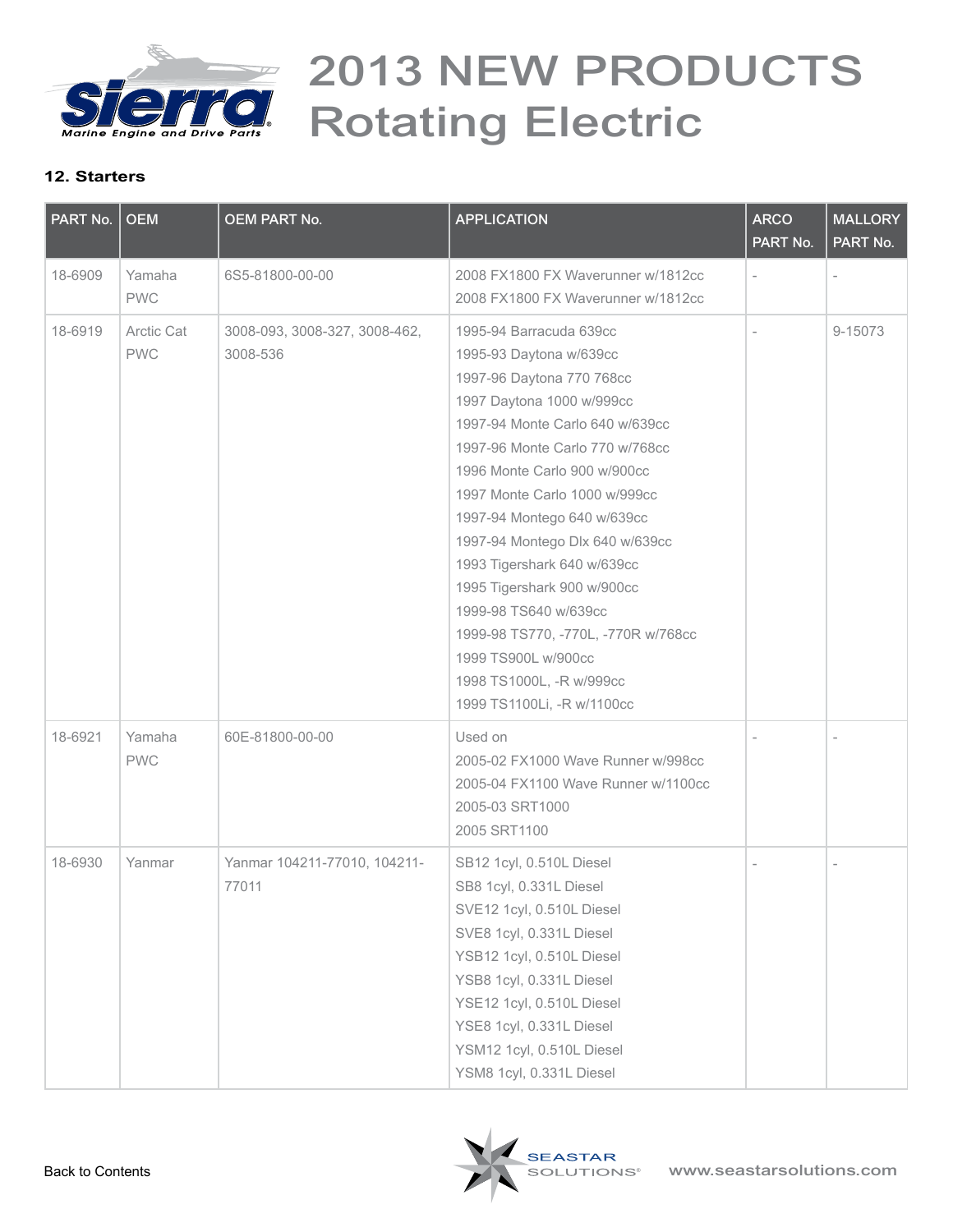

| PART No. | <b>OEM</b>                     | <b>OEM PART No.</b>                                                                                                               | <b>APPLICATION</b>                                                                           | <b>ARCO</b><br>PART No.  | <b>MALLORY</b><br>PART No. |
|----------|--------------------------------|-----------------------------------------------------------------------------------------------------------------------------------|----------------------------------------------------------------------------------------------|--------------------------|----------------------------|
| 18-6931  | Yanmar                         | Yanmar 119209-77010,<br>119285-77010, 119385-77010,<br>121120-77010, 121120-77011,<br>121120-77012, 124520-77010,<br>124520-77011 | 3 TNV-84-T engines                                                                           |                          |                            |
| 18-6932  | Yanmar /<br>Hitachi            | Yanmar 121370-77010, 129242-<br>77010, 129698-77010<br>Hitachi S114-815, S114-815A,<br>S114-883, S12-47                           | 2QM, 3JH3, 3JH3E, 3JH3E-YEU, 3QM,<br>3QM30, 3QM30F, 3QM30H, 4JH3E                            | 98185                    |                            |
| 18-6934  | Yanmar /<br>Hitachi            | Yanmar 123500-77010, 124610-<br>77010, 124610-77019, 424610-<br>77010<br>Hitachi S13-68, S13-68A, S13-<br>68C, S13-86             | engine model 2TR16<br>engine model 2TR19                                                     |                          |                            |
| 18-6935  | Yanmar /<br>Hitachi            | Yanmar 119225-77010, 119225-<br>77011, 119226-77010<br>Hitachi S114-443, S114-443A,<br>S114-653, S114-653A, S114-653B             | 3TN63, 3TN66, 3TN68                                                                          |                          |                            |
| 18-6936  | Yanmar /<br>Hitachi            | Yanmar 114361-77011, 114362-<br>77010, 114362-77011, 114399-<br>77010<br>Hitachi S114-414, S114-414A,<br>S114-651, S114-651A      | L40S, L60S                                                                                   |                          |                            |
| 18-6937  | Yanmar /<br>Hitachi            | Yanmar 128170-77010, 128170-<br>77010D<br>Hitachi S114-303, S114-303A                                                             | GM, GM2, GM3, GM10, GM20/2-20F, GM30,<br>GMF, 1GM, 2GM, 3GM                                  | $\overline{\phantom{a}}$ | 9-15906                    |
| 18-6938  | Yanmar /<br>Denso              | Yanmar 119773-77010<br>Denso 128000-8640, 128000-<br>8641, 228000-1610, 228000-1611                                               | 6LP-DTE, 6LP-STE Diesel models                                                               |                          |                            |
| 18-6939  | Yanmar /<br>Denso /<br>Hitachi | Yanmar 121254-77010, 121254-<br>77011, 121254-77012, 121254-<br>77019, 129429-77010, 129429-<br>77011, 171058-77010,              | 4LHA-DTE 4cyl Diesel<br>4LHA-DTE 4cyl Diesel<br>4LHA-DTZ 4cyl Diesel<br>4LHA-THE 4cyl Diesel |                          |                            |

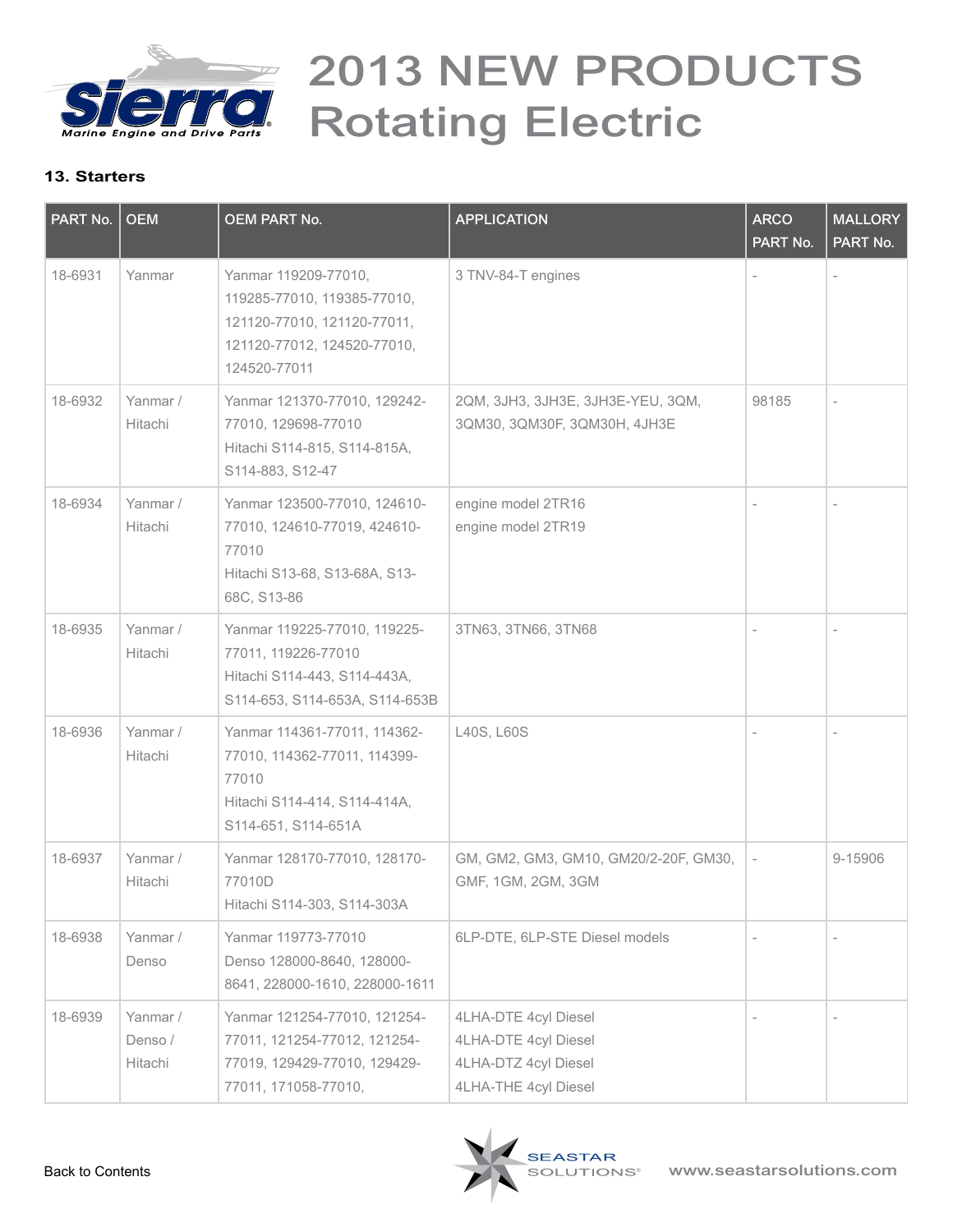

| PART No. | <b>OEM</b>                        | <b>OEM PART No.</b>                                                                                                                        | <b>APPLICATION</b>                                                                                                                                                                                           | <b>ARCO</b><br>PART No.  | <b>MALLORY</b><br>PART No. |
|----------|-----------------------------------|--------------------------------------------------------------------------------------------------------------------------------------------|--------------------------------------------------------------------------------------------------------------------------------------------------------------------------------------------------------------|--------------------------|----------------------------|
| 18-6939  | Yanmar /<br>Denso /<br>Hitachi    | Yanmar YM129429-77010<br>Denso 128000-7300, 228000-<br>7110, 228000-7111<br>Hitachi S13-41, S13-41A, S13-<br>41B, S13-41C, S13-41D, S13-78 | 4LHA-DTE 4cyl Diesel<br>4LHA-DTE 4cyl Diesel<br>4LHA-DTZ 4cyl Diesel<br>4LHA-THE 4cyl Diesel                                                                                                                 |                          |                            |
| 18-6940  | Mercury                           | 50-825991A2, 825991A-2                                                                                                                     | 9.9HP 4- Stroke Engines                                                                                                                                                                                      | $\overline{\phantom{a}}$ | $\overline{\phantom{a}}$   |
| 18-6941  | Suzuki                            | 31100-93J00-31100-96J00, 31100-<br>96J01                                                                                                   | 70-300HP 2004-up                                                                                                                                                                                             |                          |                            |
| 18-6942  | Yamaha /<br>Hitachi               | Yamaha 69W-81800-00-00<br>Hitachi S114-682                                                                                                 | 2002-04 60HP, 2003-04 50HP                                                                                                                                                                                   |                          |                            |
| 18-6943  | Mercury /<br>Yamaha               | Mercury 50-893894<br>Yamaha 66M-81800-01-00, 66M-<br>81800-02-00                                                                           | 9.9-15HP Engines                                                                                                                                                                                             |                          |                            |
| 18-6944  | Bosch /<br>Caterpillar /<br>Volvo | Bosch 0-001-109-035/ 163-3361<br>Caterpillar 1850866, 185086600<br>Volvo 21323043, 3583555,<br>3801351, 3803929                            | 2001-07 D2-55A, B, C<br>2003-07 D2-75A<br>4 cyl 134.2cu in. 2.2L                                                                                                                                             |                          |                            |
| 18-6945  | Johnson /<br>Suzuki               | Johnson 5036972<br>Suzuki 31100-95J00, 31100-95J01                                                                                         | Johnson, Suzuki 25HP 2006-11                                                                                                                                                                                 | $\overline{\phantom{a}}$ | $\overline{\phantom{a}}$   |
| 18-6946  | Mercury                           | 50-8M8021116                                                                                                                               | 1100 QC4V<br>1350 QC4V<br>500 Bulldog<br>500 Bulldog 1999-2001<br>500 EFI<br>525 EFI<br>525 SC - Gen VI<br>565 EFI<br>575 SCi<br>600 SC Bobtail 1998<br>600 SCi<br>662 SCi<br><b>700 SCi</b><br>Scorpion 377 |                          | $\overline{\phantom{a}}$   |

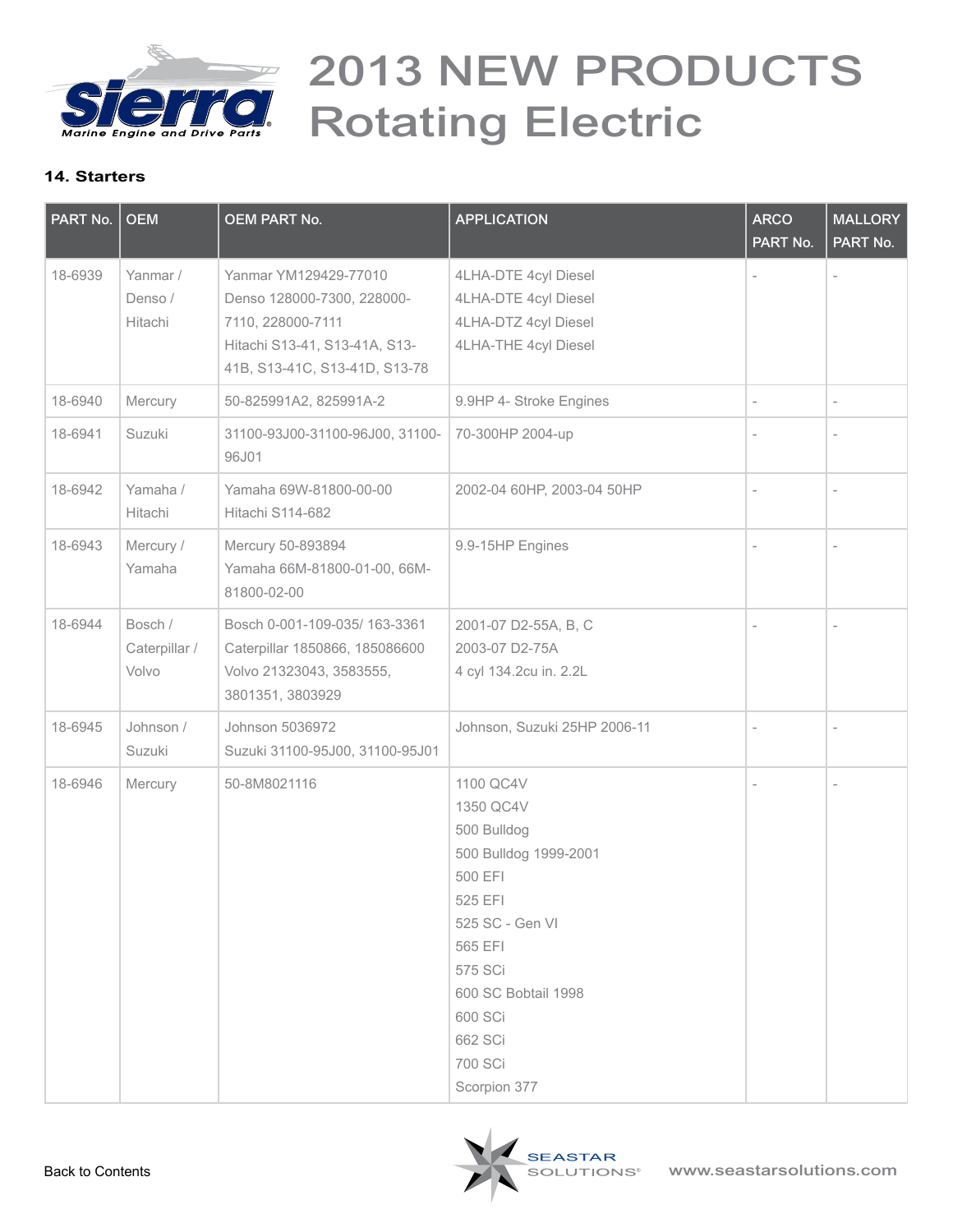

| PART No. | <b>OEM</b>         | <b>OEM PART No.</b>                                                                                                                                                                                                   | <b>APPLICATION</b>                                                                                                                                                           | <b>ARCO</b><br>PART No.  | <b>MALLORY</b><br>PART No. |
|----------|--------------------|-----------------------------------------------------------------------------------------------------------------------------------------------------------------------------------------------------------------------|------------------------------------------------------------------------------------------------------------------------------------------------------------------------------|--------------------------|----------------------------|
| 18-6946  | Mercury            | 50-8M8021116                                                                                                                                                                                                          | Scorpion 377 Sterndrive                                                                                                                                                      |                          |                            |
| 18-6947  | Mercury /<br>Delco | Mercury 50-805991<br>Delco 10465026, 10465043,<br>10465149, 10465407, 10479621,<br>10496882, 10496883, 1107589,<br>1108698, 1109144, 1113276,<br>1113593, 19136124, 1998408,<br>1998423, 1998456, 1998457,<br>1998490 | 7.3L (BRAVO & MIE) DIESEL NAV 444 V-8<br>1994-1996                                                                                                                           | $\overline{\phantom{a}}$ |                            |
| 18-6948  | Mercury            | 882571                                                                                                                                                                                                                | CMD 1.7 MI 120 I/L4<br>CMD 1.7 MS 120 I/L4<br>D1.7L DTI                                                                                                                      | $\overline{\phantom{a}}$ | $\overline{a}$             |
| 18-6949  | Mercury /<br>Denso | Mercury 50-831001562, 50-<br>831001961<br>Denso 028000-9770, 028000-<br>9771, 128000-5090, 128000-5091,<br>128000-5300, 128000-5301                                                                                   | WO4CTA (150 HP) HINO 234 I/L4<br>WO4CTI (210 HP) HINO 234 I/L4                                                                                                               |                          |                            |
| 18-6949  | Mercury /<br>Denso | Mercury 50-831001562, 50-<br>831001961<br>Denso 028000-9770, 028000-<br>9771, 128000-5090, 128000-5091,<br>128000-5300, 128000-5301                                                                                   | WO4CTA (150 HP) HINO 234 I/L4<br>WO4CTI (210 HP) HINO 234 I/L4                                                                                                               | $\overline{a}$           |                            |
| 18-6954  | Mercury            | 50-831001671, 50-831001672,<br>50-831002050, 50-831002051,<br>50-831002052                                                                                                                                            | EH700 (175/220HP) HINO 393 I/L6<br>HINO DIESEL (SEE MERCRUISER)                                                                                                              |                          |                            |
| 18-6956  | Volvo              | 6209190                                                                                                                                                                                                               | <b>Volvo Diesel Applications</b>                                                                                                                                             |                          |                            |
| 18-6957  | Mercruiser         | 50-801333980, 50-854178, 50-<br>855507                                                                                                                                                                                | 530 D-TA (BRAVO & MIE) VM 183 I/L5 1989<br>636 D-TA (BRAVO & MIE) VM 219 I/L6 1989<br>CMD 2.8 EI 165<br>CMD 2.8 ES 165<br>CMD 4.2 EI 250<br>CMD 4.2 EI 270<br>CMD 4.2 EI 300 |                          |                            |

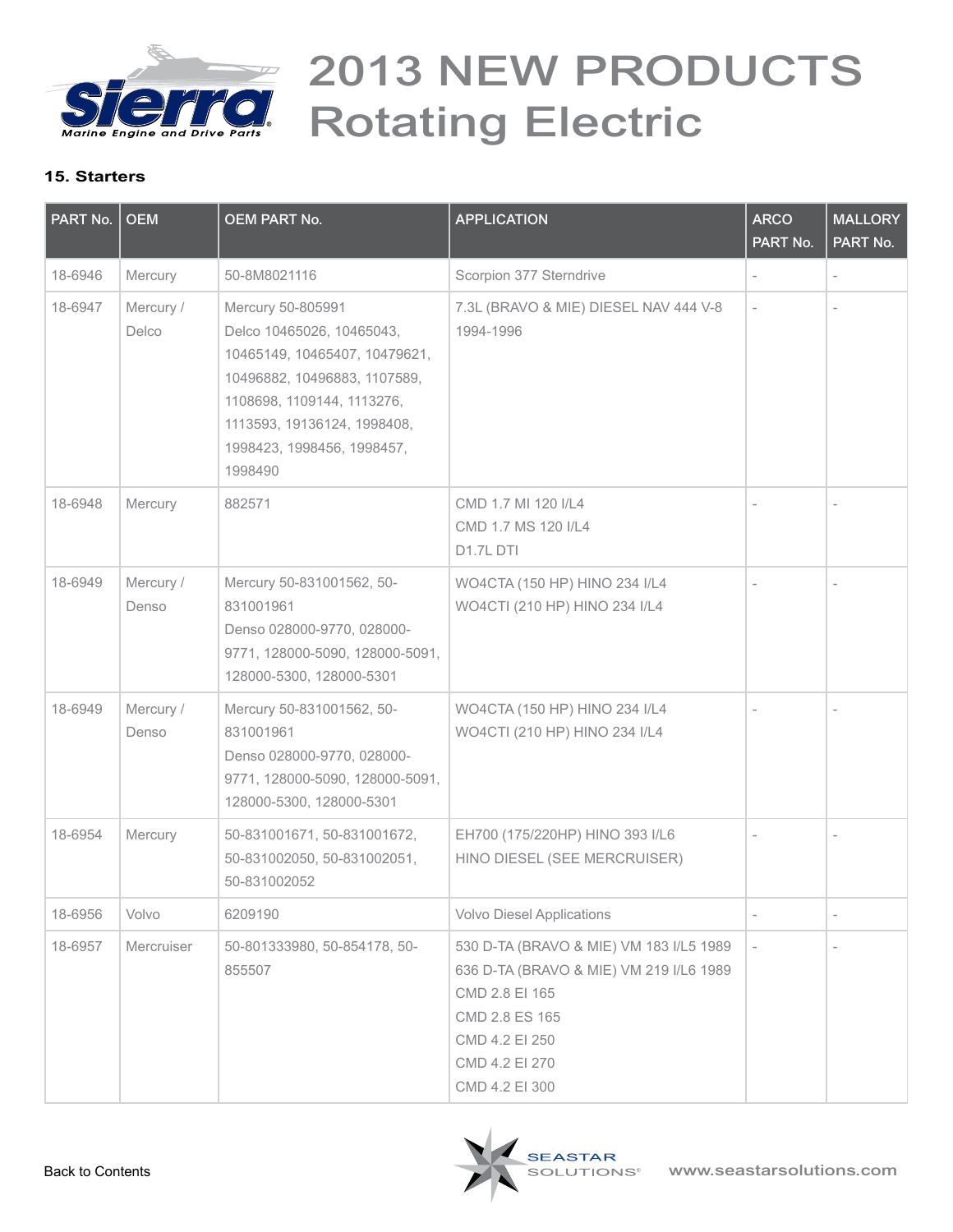

| PART No. | <b>OEM</b>           | <b>OEM PART No.</b>                                                                                         | <b>APPLICATION</b>                    | <b>ARCO</b><br>PART No.           | <b>MALLORY</b><br>PART No. |
|----------|----------------------|-------------------------------------------------------------------------------------------------------------|---------------------------------------|-----------------------------------|----------------------------|
| 18-6957  | Mercruiser           | 50-801333980, 50-854178, 50-                                                                                | CMD 4.2 EI 300 VM 254 I/L6            |                                   |                            |
|          |                      | 855507                                                                                                      | CMD 4.2 EI 320                        | 97308<br>$\overline{\phantom{a}}$ |                            |
|          |                      |                                                                                                             | CMD 4.2 ES 250                        |                                   |                            |
|          |                      |                                                                                                             | CMD 4.2 ES 270                        |                                   |                            |
|          |                      |                                                                                                             | CMD 4.2 ES 300                        |                                   |                            |
|          |                      |                                                                                                             | CMD 4.2 ES 300 VM 254 I/L6            |                                   |                            |
|          |                      |                                                                                                             | CMD 4.2 ES 320                        |                                   |                            |
|          |                      |                                                                                                             | CMD 4.2 MI 200                        |                                   |                            |
|          |                      |                                                                                                             | CMD 4.2 MI 230                        |                                   |                            |
|          |                      |                                                                                                             | CMD 4.2 MS 200                        |                                   |                            |
|          |                      |                                                                                                             | CMD 4.2 MS 230                        |                                   |                            |
|          |                      |                                                                                                             | D183 TURBO AC (MCM & MIE) VM 183 I/L5 |                                   |                            |
|          |                      |                                                                                                             | 1990-1993                             |                                   |                            |
|          |                      |                                                                                                             | D2.8L/165 D-TRONIC VM 169 I/L4        |                                   |                            |
|          |                      |                                                                                                             | D219 TURBO AC (MCM & MIE) VM 219 I/L6 |                                   |                            |
|          |                      |                                                                                                             | 1990-1993                             |                                   |                            |
|          |                      |                                                                                                             | D254 TURBO AC VM 254 I/L6 1990-1993   |                                   |                            |
|          |                      |                                                                                                             | D254 TURBO AC (BRAVO) VM 254 I/L6     |                                   |                            |
|          |                      |                                                                                                             | 1990-1993                             |                                   |                            |
|          |                      |                                                                                                             | D3.0L (BRAVO) VM 183 I/L5 1994-1997   |                                   |                            |
|          |                      |                                                                                                             | D3.0L VM 183 I/L5 1994-1995           |                                   |                            |
|          |                      |                                                                                                             | D3.6L VM 219 I/L6                     |                                   |                            |
|          |                      |                                                                                                             | D3.6L (BRAVO) VM 219 I/L6             |                                   |                            |
|          |                      |                                                                                                             | D3.6L W (BRAVO) (EXPORT) VM 219 I/L6  |                                   |                            |
|          |                      |                                                                                                             | 1996                                  |                                   |                            |
|          |                      |                                                                                                             | D4.2L/220 IDI VM 254 I/L6             |                                   |                            |
|          |                      |                                                                                                             | D4.2L/250 D-TRONIC VM 254 I/L6        |                                   |                            |
|          |                      |                                                                                                             | D4.2L/300 D-TRONIC VM 254 I/L6        |                                   |                            |
| 18-6958  | Volvo / Bosch        | Volvo 847308-4, 870998, 881682<br>Bosch 0-001-411-010, 0-001-417-<br>023                                    | MD, TMD, TAMD Models                  |                                   | $\overline{\phantom{a}}$   |
| 18-6959  | Honda /<br>Mitubishi | Honda 31200-ZY6-003, 31200-<br>ZY9-003, 31200-ZY9A-0031,<br>MHG019, MHG026<br>Mitsubishi M0T60981, M0T65481 | 75-150HP 2004-2010                    |                                   | $\overline{\phantom{a}}$   |

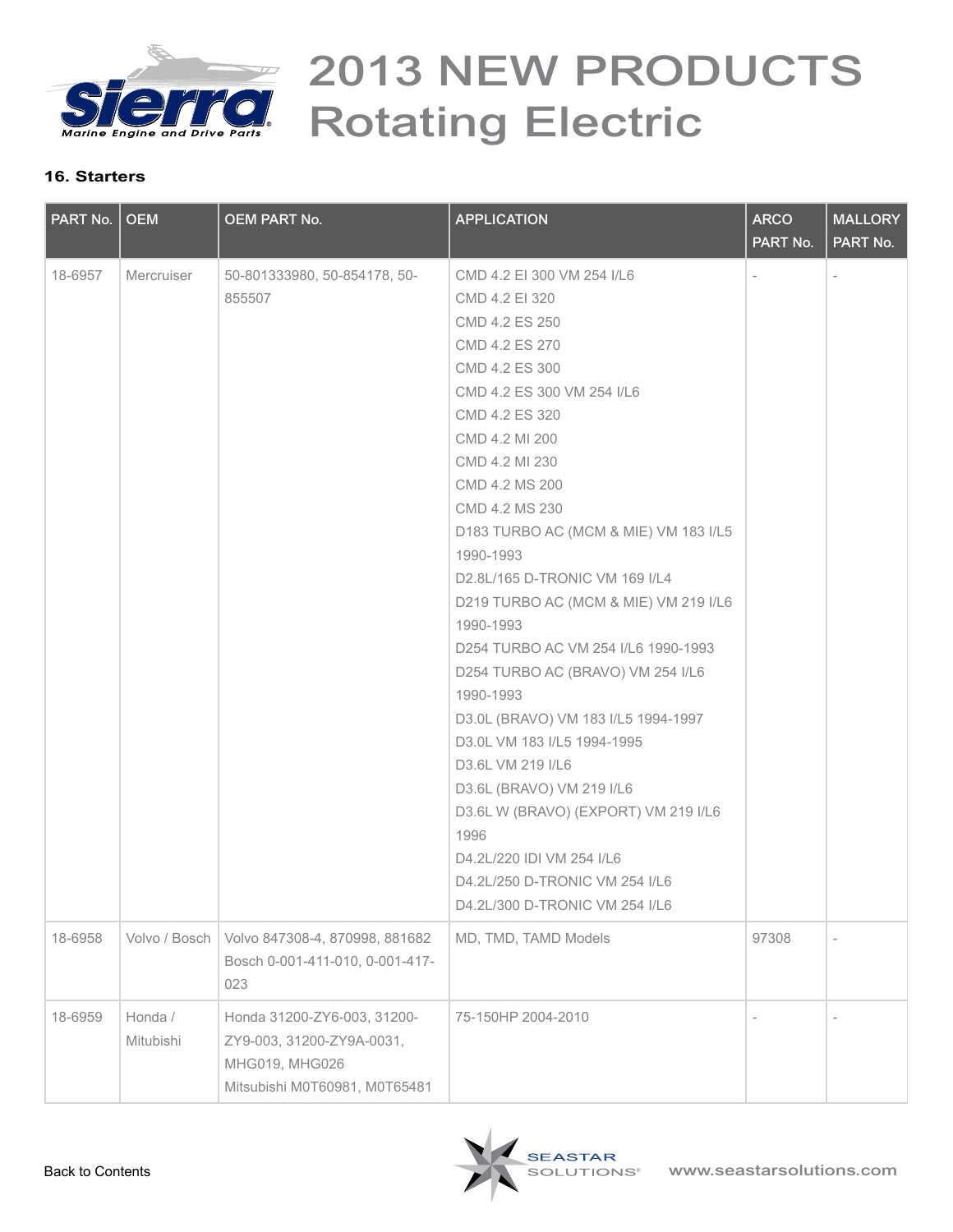<span id="page-16-0"></span>

### **17. Trim Motors**

| PART No. | <b>OEM</b>            | <b>OEM PART No.</b>                                                                                      | <b>APPLICATION</b>                                                                                                                                                                                                                                                                                                                                              | <b>ARCO</b><br>PART No.  | <b>MALLORY</b><br>PART No. |
|----------|-----------------------|----------------------------------------------------------------------------------------------------------|-----------------------------------------------------------------------------------------------------------------------------------------------------------------------------------------------------------------------------------------------------------------------------------------------------------------------------------------------------------------|--------------------------|----------------------------|
| 18-6811  | Yamaha                | 62X-43880-00-00, 62X-43880-01-<br>00, 62X-43880-09-00                                                    | 1995-99 40-50HP 4-Strokes                                                                                                                                                                                                                                                                                                                                       |                          |                            |
| 18-6812  | Yamaha                | 62X-43880-00-00, 62X-43880-01-<br>00, 62X-43880-09-00                                                    | 1995-03 Yamaha 40-100HP                                                                                                                                                                                                                                                                                                                                         | 6266                     |                            |
| 18-6813  | Mercury               | 14336A15, 14336A20, 14336A6,<br>14336A8, 14336A9, 88183A12,<br>88183A5, 88183A8, 865380A13,<br>865380A25 | 500 (GEN. +) GM 502 V-8 1999<br>500 Bulldog 1999-2001<br>500 EFI<br>575 SCi<br>ALPHA ONE (GEN.II) 1998 AND UP<br><b>BRAVO ONE</b><br><b>BRAVO THREE</b><br><b>BRAVO TWO</b><br>BRAVO X ONE<br><b>BRAVO X THREE</b><br><b>BRAVO X TWO</b><br>BRAVO XR ONE<br><b>BRAVO XR SPORTMASTER</b><br>BRAVO XZ ONE<br><b>INTEGRATED TRANSOM</b><br>Scorpion 377 Sterndrive |                          |                            |
| 18-6814  | OMC                   | 984356                                                                                                   | OMC Cobra                                                                                                                                                                                                                                                                                                                                                       |                          |                            |
| 18-6815  | Johnson /<br>Evinrude | 5005831                                                                                                  | 2004-09 40-50HP 2006-09 60HP, 2009 25-<br>30HP Evinrude                                                                                                                                                                                                                                                                                                         | $\overline{\phantom{a}}$ | $\overline{\phantom{a}}$   |
| 18-6816  | OMC/<br>Prestolite    | OMC 172588, 173944<br>PrestoliteEFT4003, ESI4001,<br>ESZ4015, ESZ4017                                    | 40, 50, 70, and 75HP with short shaft                                                                                                                                                                                                                                                                                                                           | 6228                     | $\overline{\phantom{a}}$   |
| 18-6817  | Volvo Penta           | 854525-3                                                                                                 | Late model Volvo Penta                                                                                                                                                                                                                                                                                                                                          | 6232                     | $\overline{\phantom{a}}$   |
| 18-6818  | Power Pole            | PUMP SPN-F                                                                                               | Power Pole Sportsman Models                                                                                                                                                                                                                                                                                                                                     | $\overline{a}$           | $\overline{\phantom{a}}$   |
| 18-6819  | Power Pole            | PUMP PRO-F                                                                                               | Power Pole Pro Models                                                                                                                                                                                                                                                                                                                                           | $\overline{\phantom{0}}$ | $\overline{\phantom{a}}$   |
| 18-6821  | Yamaha                | 688-43880-11-00, 6E5-43880-01-<br>00, 6E5-43880-02-00                                                    | Yamaha 50-200HP 1985-86                                                                                                                                                                                                                                                                                                                                         | 6267                     | 9-18403                    |
| 18-6836  | Yamaha                | 6C5-43880-00-00                                                                                          | 2005-06 F50 and F60                                                                                                                                                                                                                                                                                                                                             |                          |                            |

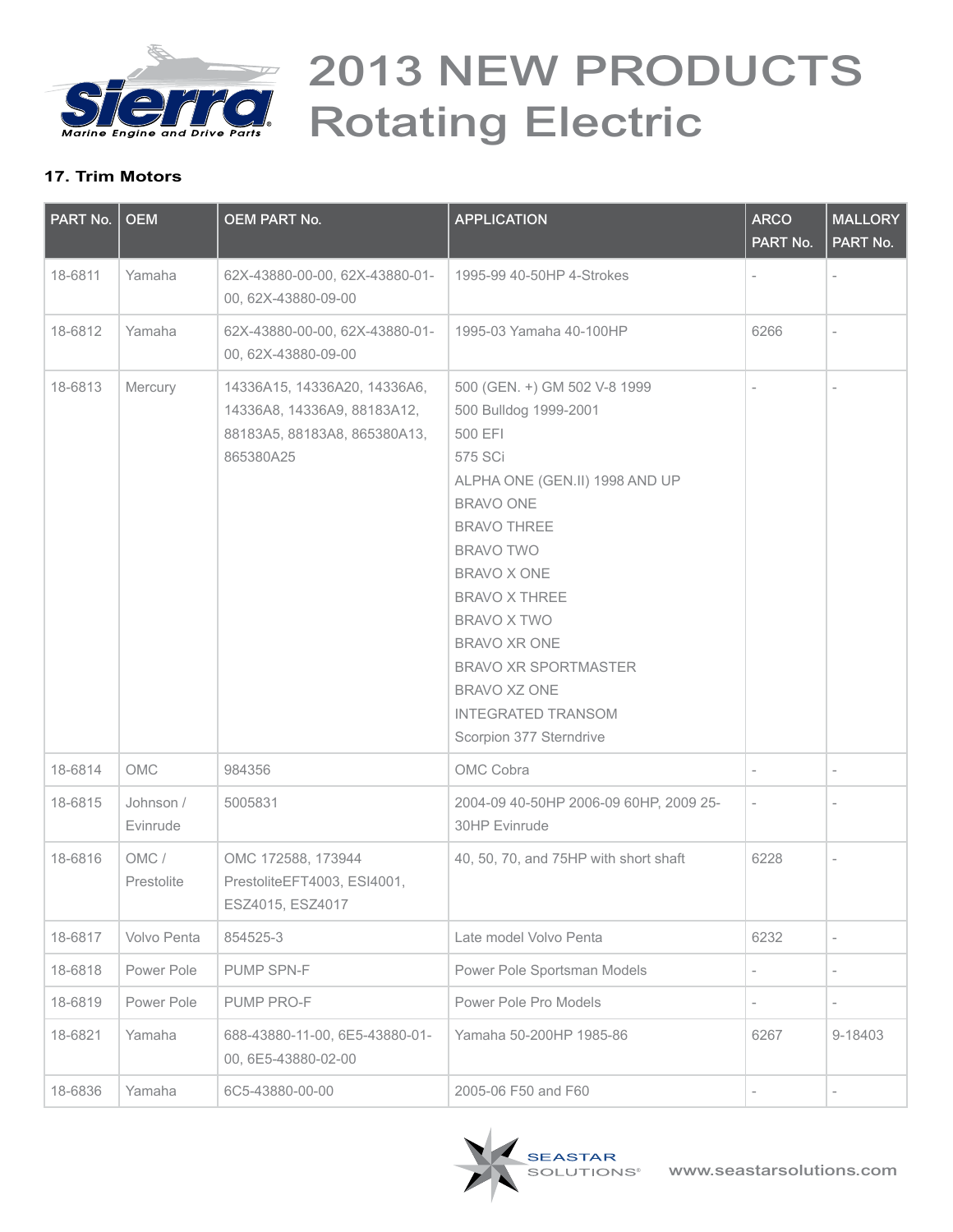<span id="page-17-0"></span>

#### **18. Trim Motors**

| PART No. | <b>OEM</b>              | <b>OEM PART No.</b>                                           | <b>APPLICATION</b>                                                                                                                                                                                         | <b>ARCO</b><br>PART No. | <b>MALLORY</b><br>PART No. |
|----------|-------------------------|---------------------------------------------------------------|------------------------------------------------------------------------------------------------------------------------------------------------------------------------------------------------------------|-------------------------|----------------------------|
| 18-6837  | Honda /<br>Suzuki       | Honda 36120-ZV5-822<br>Suzuki 38100-87J11, 38100-87J20        | 40-50HP 4-Stroke Engines                                                                                                                                                                                   |                         |                            |
| 18-6838  | Volvo / Pre-<br>stolite | Volvo 3586765, 852928, 872449,<br>873051<br>PrestoliteEVH4002 | DP, DPX Drives; motor and reservior only                                                                                                                                                                   | $\overline{a}$          | $\overline{a}$             |
| 18-6871  | Sea-Doo                 | 278-001-292                                                   | <b>GSI 1997</b><br>GSX 1996-97<br><b>GSX Ltd. 1998</b><br>RX 2001-02<br>RX DI 2000-03<br><b>RX Ltd. 2000</b><br>RXP 2004-05<br>SPX 1996-99<br>XP 1995-97 / 2002<br>XP800 1995<br>XP Ltd. 1998-05 VTS Motor |                         |                            |
| 18-6875  | Kawasaki<br><b>PWC</b>  | 21174-3703                                                    | Super Sport 750,900,110 ZXI, STX, XI                                                                                                                                                                       |                         |                            |
| 18-6881  | Volvo /<br>Prestolite   | Volvo 852928, 872449, 873051<br>Presolite EVH4002             | DP, DPX Drives; Motor, Reservior, and Pump<br>assembly                                                                                                                                                     |                         |                            |
| 18-6904  | Kawasaki                | 21163-3720, 21163-3721                                        | 2007-03 JT1200 STX-12F w/1199cc<br>2009-04 JT1500 STX-15F w/1498cc<br>2009-07 JT1500 Ultra 250X w/1498cc<br>2009-07 JT1500 Ultra LX w/1498cc                                                               |                         |                            |

#### **18. Trim Pump**

| PART No. | OEM           | <b>OEM PART No.</b>  | <b>APPLICATION</b>                           | <b>ARCO</b><br>PART No.  | <b>MALLORY</b><br>l PART No. |
|----------|---------------|----------------------|----------------------------------------------|--------------------------|------------------------------|
| 18-6822  | Volvo Penta / | Volvo 852928, 820545 | KAD, KAMD, AD, TAMD, AQAD, MD, TMD,          | $\overline{\phantom{a}}$ | $\sim$                       |
|          | OMC.          | OMC 172543, 382715   | 230, 250, 430, 431, 432, 434, 500, 501, 570, |                          |                              |
|          |               |                      | 572, 740, AQ models                          |                          |                              |

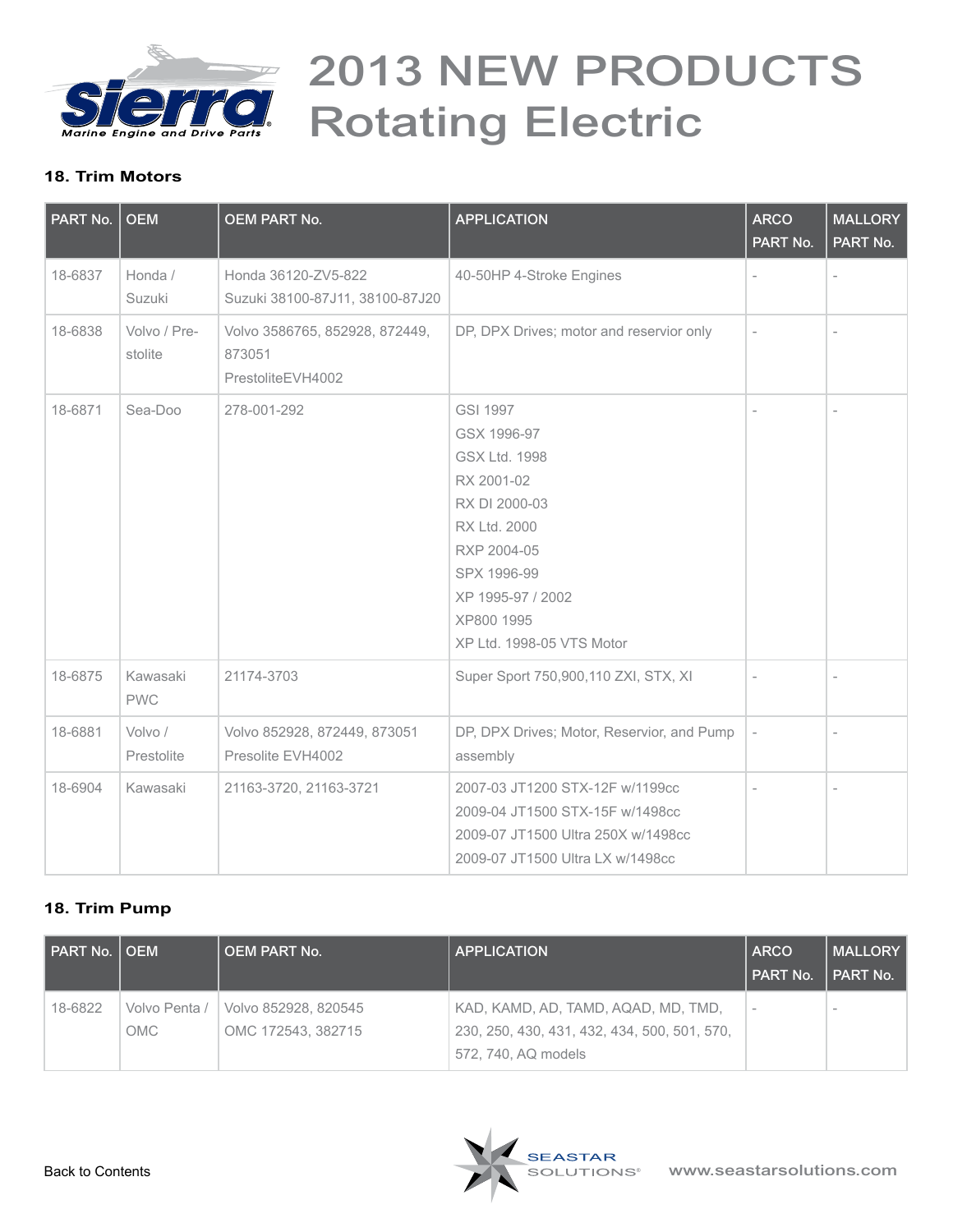<span id="page-18-0"></span>

### **19. Voltage Regulators**

| PART No. | <b>OEM</b>           | <b>OEM PART No.</b> | <b>APPLICATION</b>                                                                                                                                            | <b>ARCO</b><br>PART No.  | <b>MALLORY</b><br>PART No. |
|----------|----------------------|---------------------|---------------------------------------------------------------------------------------------------------------------------------------------------------------|--------------------------|----------------------------|
| 18-6857  | Yamaha<br><b>PWC</b> | 63M-81960-00-00     | 800 1998-05; 1100 WR 1995-96; 1100 WV<br>1997                                                                                                                 |                          |                            |
| 18-6858  | Yamaha<br><b>PWC</b> | 6H2-81960-00-00     | GP1200 1997-99                                                                                                                                                |                          |                            |
| 18-6874  | Sea-Doo              | 278-001-581         | GTX 4-Tec 2003-04                                                                                                                                             |                          |                            |
| 18-6876  | Sea-Doo              | 278-001-554         | <b>GSX RFI 2000</b><br>GTI LE RFI 2003-04<br><b>GTI RFI 2004</b><br>GTX DI 2000-03<br>GTX RFI 2000-02<br><b>LRV DI 2002</b><br>RX DI 2000-03<br>XP DI 2003-04 | $\overline{\phantom{0}}$ |                            |
| 18-6878  | Sea-Doo              | 278-000-123         | ALL XP 800 (EXCEPT 1995)<br>580 SP, SPI 1996<br>720 GTI 1996-97<br>720 GTS 1996-00<br>720 HX 1996-97<br>720 SPX 1996                                          | $\overline{\phantom{a}}$ | $\overline{\phantom{a}}$   |
| 18-6879  | Sea-Doo              | 278-001-239         | 720 GS 1997-01<br>720 GSI 1997<br>720 GTI 1998-04<br>720 GTI LE 2002-03<br>720 GTS 2001<br>800 GSX 1997                                                       | $\overline{a}$           | $\overline{a}$             |